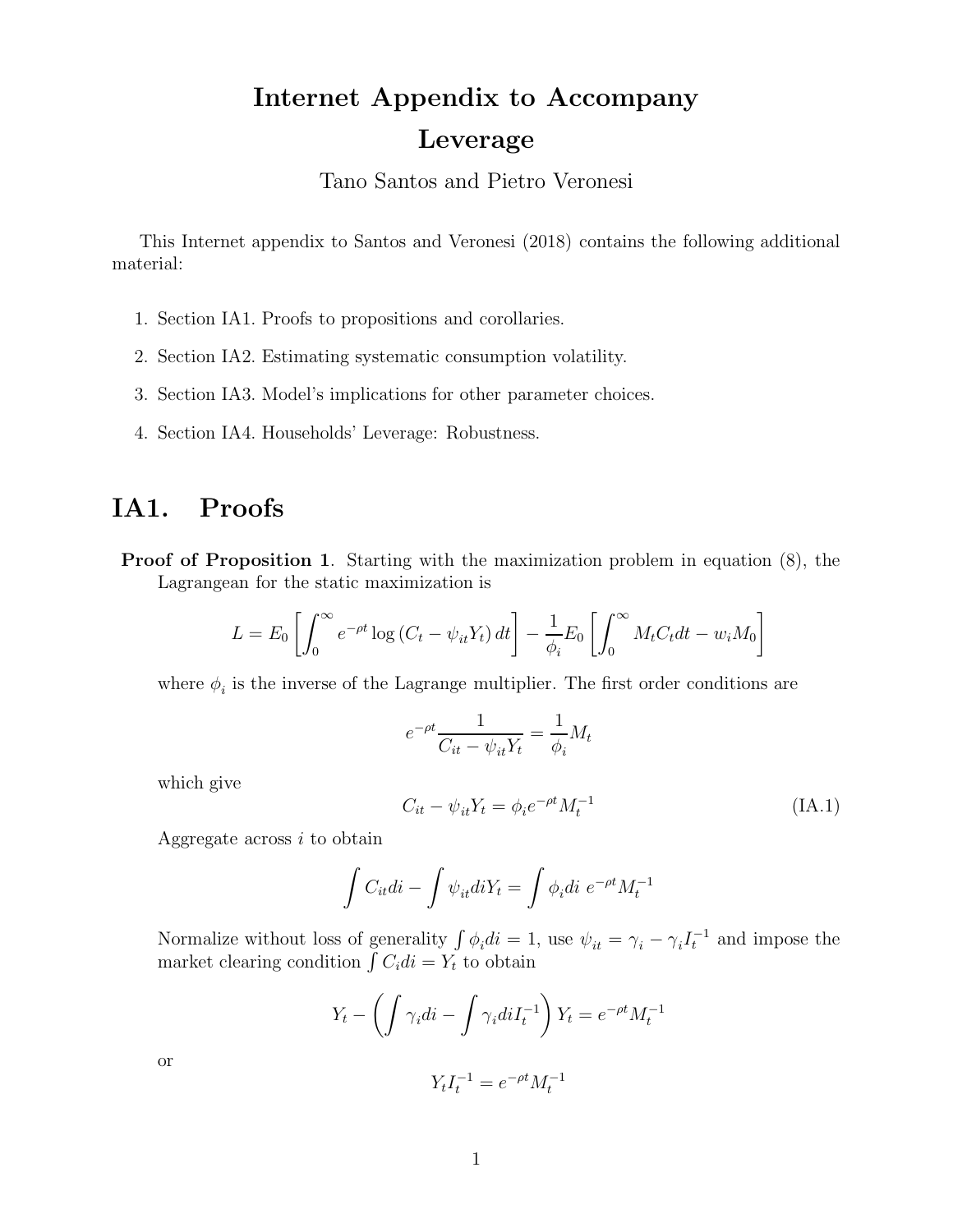Solving for  $M_t$  we obtain the equilibrium state price density:

$$
M_t = e^{-\rho t} Y_t^{-1} I_t .
$$

Substituting the state price density back in the consumption equation (IA.1) provides the optimal consumption policy

$$
C_{it} = \phi_i e^{-\rho t} M_t^{-1} + \psi_{it} Y_t
$$
  
= 
$$
[\phi_i I_t^{-1} + \psi_{it}] Y_t
$$
  
= 
$$
[\phi_i I_t^{-1} + \gamma_i - \gamma_i I_t^{-1}] Y_t
$$

As  $I_t > 1$  and  $\phi_i > 0$ , we have  $C_{it} > 0$  for all t and and for all i. We can thus write

$$
C_{it} = \left[\gamma_i + \left(\phi_i - \gamma_i\right)I_t^{-1}\right]Y_t
$$
\n(IA.2)

We now solve for the Lagrange multiplier  $1/\phi_i$  by using the budget constraint at time 0. Wealth at any time  $t$  is the present value of future optimal consumption and it is thus given by

$$
W_{it} = M_{t}^{-1}E\left[\int_{t}^{\infty} M_{\tau}C_{i\tau}d\tau\right]
$$
  
\n
$$
= Y_{t}I_{t}^{-1}E\left[\int_{t}^{\infty} e^{-\rho(\tau-t)}Y_{\tau}^{-1}I_{\tau}C_{i\tau}d\tau\right]
$$
  
\n
$$
= Y_{t}I_{t}^{-1}E\left[\int_{t}^{\infty} e^{-\rho(\tau-t)}I_{\tau}\left[\gamma_{i} + (\phi_{i} - \gamma_{i})I_{t}^{-1}\right]d\tau\right]
$$
  
\n
$$
= Y_{t}I_{t}^{-1}\left[E\left[\int_{t}^{\infty} e^{-\rho(\tau-t)}I_{\tau}\gamma_{i}d\tau\right] + E\left[\int_{t}^{\infty} e^{-\rho(\tau-t)}I_{\tau}(\phi_{i} - \gamma_{i})I_{t}^{-1}d\tau\right]\right]
$$
  
\n
$$
= Y_{t}I_{t}^{-1}\left[\gamma_{i}\int_{t}^{\infty} e^{-\rho(\tau-t)}\left[\overline{I} + \left[I_{t} - \overline{I}\right]e^{-k(\tau-t)}\right]d\tau + \int_{t}^{\infty} e^{-\rho(\tau-t)}(\phi_{i} - \gamma_{i})d\tau\right]
$$
  
\n
$$
= Y_{t}I_{t}^{-1}\left[\gamma_{i}\left[\frac{\overline{I}}{\rho} + \frac{\left[I_{t} - \overline{I}\right]}{\rho + k}\right] + \frac{(\phi_{i} - \gamma_{i})}{\rho}\right]
$$
  
\n
$$
= Y_{t}I_{t}^{-1}\left[\left(\frac{\overline{I}\gamma_{i} + (\phi_{i} - \gamma_{i})}{\rho} - \frac{\gamma_{i}\overline{I}}{\rho + k}\right) + \frac{\gamma_{i}I_{t}}{\rho + k}\right]
$$
  
\n
$$
= Y_{t}\left[\left(\frac{\overline{I}\gamma_{i}(\rho + k) + (\phi_{i} - \gamma_{i})(\rho + k) - \rho\gamma_{i}\overline{I}}{\rho(\rho + k)}\right)I_{t}^{-1} + \frac{\gamma_{i}}{\rho + k}\right]
$$
  
\nIf  
\n
$$
W_{it} = Y_{t}\left[\left(\frac{\overline{I}\gamma_{i}k + (\phi_{i} - \gamma_{i})(\rho + k
$$

O<sub>I</sub>

$$
W_{it} = Y_t \left[ \left( \frac{\overline{I} \gamma_i k + (\phi_i - \gamma_i) (\rho + k)}{\rho (\rho + k)} \right) I_t^{-1} + \frac{\gamma_i}{\rho + k} \right]
$$
(IA.3)

As of time zero, wealth is thus given by

$$
W_{i0} = M_0^{-1} E \left[ \int_0^\infty M_\tau C_{i\tau} d\tau \right]
$$

$$
W_{i0} M_0 = E \left[ \int_0^\infty M_\tau C_{i\tau} d\tau \right]
$$

or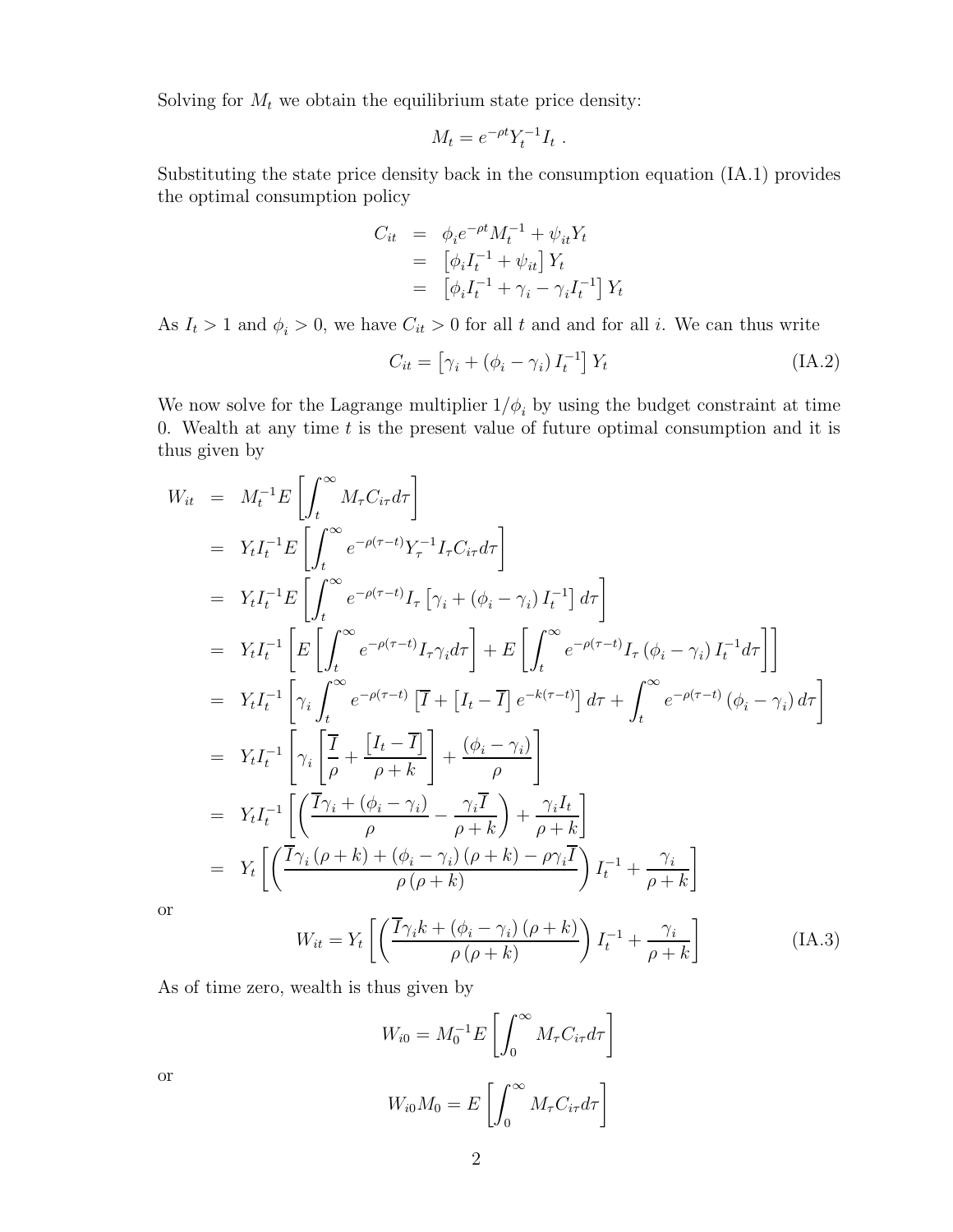We can thus impose the initial endowment condition

$$
w_i = W_{i0}
$$

and solve the following equation for  $\phi_i$ 

$$
w_i = W_{i0} = Y_0 \left[ \left( \frac{\overline{I} \gamma_i k + (\phi_i - \gamma_i) (\rho + k)}{\rho (\rho + k)} \right) I_0^{-1} + \frac{\gamma_i}{\rho + k} \right]
$$

In particular, assume that at time 0 the economy is at the stochastic steady state

$$
I_0=\overline{I}
$$

so that

$$
w_i = Y_0 \left[ \frac{\gamma_i k + (\phi_i - \gamma_i) (\rho + k) \overline{I}^{-1}}{\rho (\rho + k)} + \frac{\rho \gamma_i}{\rho (\rho + k)} \right]
$$
  

$$
Y \left[ \gamma_i + (\phi_i - \gamma_i) \overline{I}^{-1} \right]
$$

or

$$
w_i = Y_0 \left[ \frac{\gamma_i + (\phi_i - \gamma_i) \overline{I}^{-1}}{\rho} \right]
$$

Assume without loss of generality that

$$
Y_0 = \rho
$$

to obtain

$$
\phi_i = \frac{w_i + \gamma_i \overline{I}^{-1} - \gamma_i}{\overline{I}^{-1}} \tag{IA.4}
$$

This proves claim (a) in Proposition 1. Note that

$$
\int \phi_i di = \frac{\int w_i di + \int \gamma_i di \overline{I}^{-1} - \int \gamma_i di}{\overline{I}^{-1}} = \frac{1 + \overline{I}^{-1} - 1}{\overline{I}^{-1}} = 1
$$

In addition, the constraint

$$
\phi_i > 0
$$

is satisfied if and only if

$$
w_i + \gamma_i \overline{I}^{-1} - \gamma_i > 0
$$

or

$$
w_i > \gamma_i - \gamma_i \overline{I}^{-1}
$$

which is condition  $(A1)$ .

Substitute  $\phi_i$  back into optimal consumption (IA.2) to obtain

$$
C_{it} = \left[ \gamma_i + (\phi_i - \gamma_i) I_t^{-1} \right] Y_t
$$
  
= 
$$
\left[ \gamma_i + \left( \frac{w_i + \gamma_i \overline{I}^{-1} - \gamma_i}{\overline{I}^{-1}} - \gamma_i \right) I_t^{-1} \right] Y_t
$$
  
= 
$$
\left[ \gamma_i + (w_i - \gamma_i) \frac{\overline{I}}{I_t} \right] Y_t
$$

which is claim (b) of Proposition 1.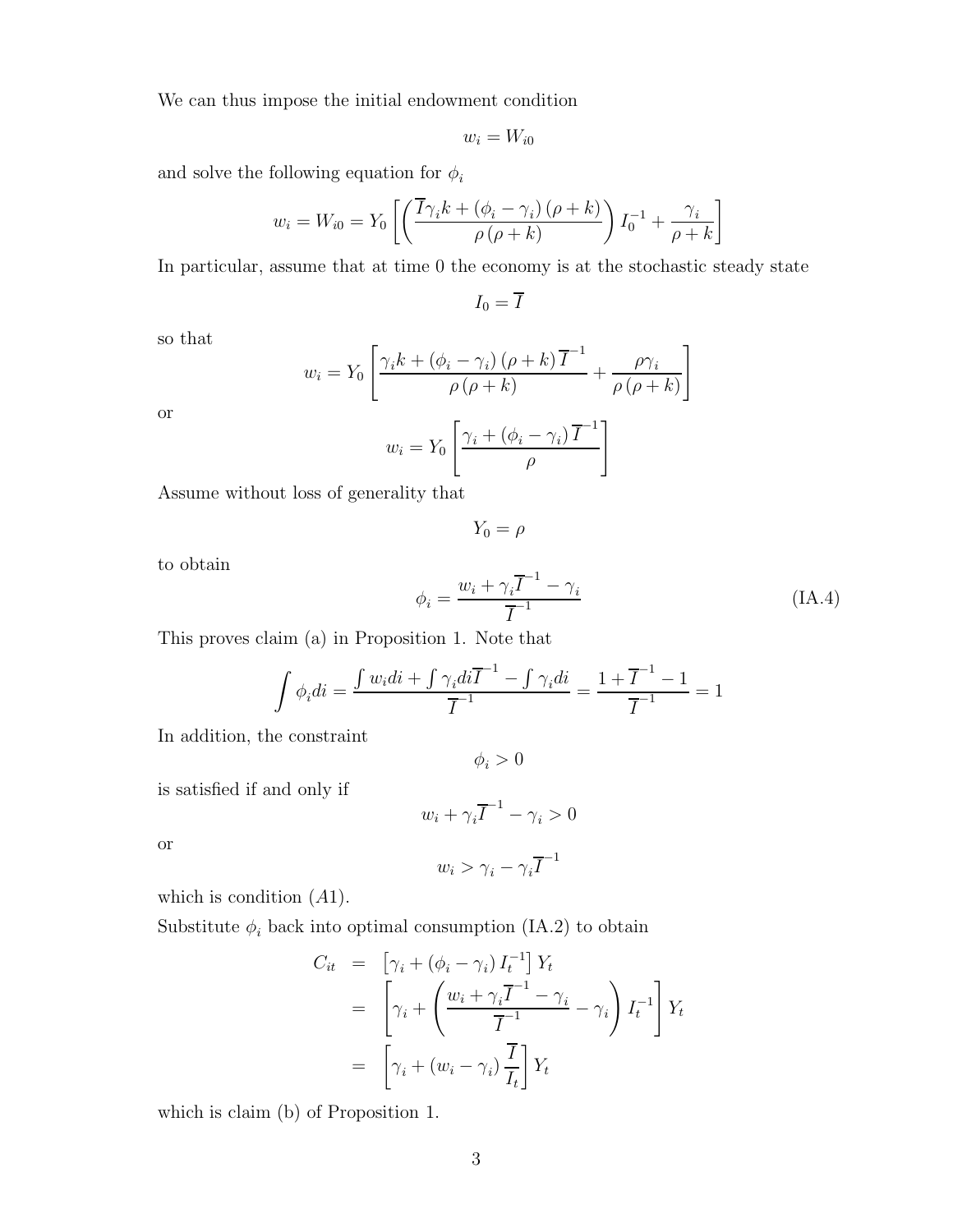Proof of Propositions 2 and 3. From  $(IA.3)$  the stock price thus indeed satisfies

$$
P_t = \int W_{it}di
$$
  
=  $Y_t \left[ \left( \frac{\overline{I} \int \gamma_i dik + (\int \phi_i di - \int \gamma_i di) (\rho + k)}{\rho (\rho + k)} \right) I_t^{-1} + \frac{\int \gamma_i di}{\rho + k} \right]$   
=  $Y_t \left[ \left( \frac{\overline{I}k + (1 - 1)(\rho + k)}{\rho (\rho + k)} \right) I_t^{-1} + \frac{1}{\rho + k} \right]$   
=  $Y_t \frac{1}{(\rho + k)} \left[ \frac{k \overline{I} S_t}{\rho} + 1 \right]$   
=  $Y_t \frac{\rho + k \overline{I} S_t}{(\rho + k) \rho}$ 

which is the claim in Proposition 2 (see also Menzly, Santos, and Veronesi (2004)).

The stochastic discount factor follows from Ito's lemma applied to the state price density, giving

$$
\frac{dM_t}{M_t} = -\rho dt + I_t^{-1} dI_t - \frac{dY}{Y_t} + \left(\frac{dY}{Y}\right)^2 - \frac{dY_t}{Y_t} \frac{dI_t}{I_t}
$$
\n
$$
= -\rho dt + I_t^{-1} k (\overline{I} - I_t) dt - v \sigma_Y (I_t) dZ_t - \mu_Y dt - \sigma_Y (I_t) dZ_t + \sigma_Y (I_t)^2 dt
$$
\n
$$
+ v \sigma_Y (I_t)^2 dt
$$
\n
$$
= -(\rho + \mu_Y - (1 + v) \sigma_Y (I_t)^2 + k (1 - \overline{I} S_t)) dt - (1 + v) \sigma_Y (I_t) dZ_t
$$

That is

$$
r_t = \rho + \mu_Y - (1 + v) \sigma_Y (I_t)^2 + k (1 - \overline{I}/I_t)
$$
  

$$
\sigma_M = (1 + v) \sigma_Y (I_t)
$$

which proves part (b) of Proposition 2 and Proposition 3.

Finally, to obtain the properties of returns, we first obtain the process for the surplus consumption ratio  $S_t = 1/I_t$ , given by

$$
dS_t = -I_t^{-2} dI_t + \frac{1}{2} 2I_t^{-3} dI_t^2
$$
  
=  $-I_t^{-2} [k (\overline{I} - I_t) dt - v I_t \sigma_Y (I_t) dZ_t] + \frac{1}{2} 2I_t^{-3} [v^2 I_t^2 \sigma_Y (I_t)^2] dt$   
=  $-I_t^{-1} [k (\frac{\overline{I}}{I_t} - 1) dt - v \sigma_Y (I_t) dZ_t] + I_t^{-1} [v^2 \sigma_Y (I_t)^2] dt$   
=  $S_t [k (1 - \overline{I} S_t) dt + v^2 \sigma_Y (I_t)^2] + S_t v \sigma_Y (I_t) dZ_t$ 

where we denote for simplicity

$$
\sigma_I(I) = v \sigma_Y(I) \tag{IA.5}
$$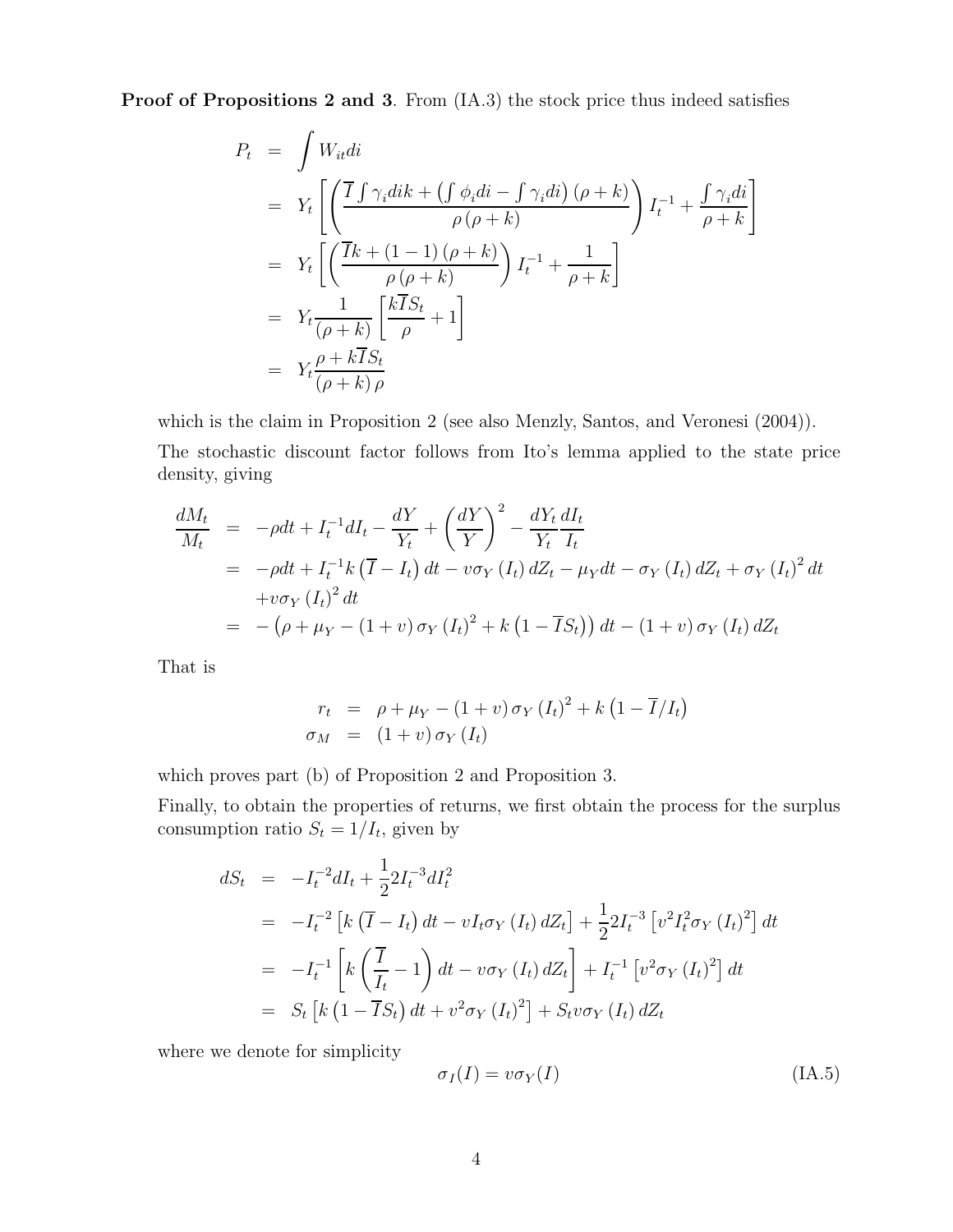Thus, Ito's lemma implies that the stock return process is

$$
dP_t = \frac{\rho + k\overline{I}S_t}{(\rho + k)\rho}dY_t + \frac{k\overline{I}}{(\rho + k)\rho}Y_t dS_t + o(dt)
$$
  

$$
= P_t \frac{dY_t}{Y_t} + P_t \frac{1}{\frac{\rho + k\overline{I}S_t}{(\rho + k)\rho}Y_t} \frac{k\overline{I}}{(\rho + k)\rho}Y_t dS_t + o(dt)
$$
  

$$
\frac{dP}{P} = \frac{dY_t}{Y_t} + \frac{k\overline{I}}{\rho + k\overline{I}S_t}dS_t + o(dt)
$$

The diffusion term is therefore

$$
\sigma_P(I_t) = \sigma_Y(I_t) + \frac{k \overline{I} S_t v \sigma_Y(I_t)}{\rho + k \overline{I} S_t}
$$

$$
= \left(1 + \frac{k \overline{I}/I_t v}{\rho + k \overline{I}/I_t}\right) \sigma_Y(I_t)
$$

and the expected return is

$$
E\left[\frac{dP + Ydt}{P_t} - r_t dt\right] = (1 + v)\sigma_Y(I_t)\sigma_P(I_t)
$$
  
= 
$$
(1 + v)\left(1 + \frac{k\overline{I}/I_t v}{\rho + k\overline{I}/I_t}\right)\sigma_Y(I_t)^2
$$

Proof of Proposition 4. Given the results of Propositions 1, 2, and 3, and the standard result that the efficient allocation maximize agents' utility, the only part left to show is the optimal allocation to stocks and bonds. From Cox and Huang (1989), the dynamic budget equation can be written as the present value of future consumption discounted using the stochastic discount factor. The optimal allocation can be found by finding the "replicating" portfolio, that is, the position in stocks and bonds that satisfies the static budget equation.

Consider agents' wealth obtained in (IA.3). Substituting  $\phi_i$  from (IA.4)

$$
W_{it} = Y_t \left[ \left( \frac{\overline{I} \gamma_i k + (\phi_i - \gamma_i) (\rho + k)}{\rho (\rho + k)} \right) I_t^{-1} + \frac{\gamma_i}{\rho + k} \right]
$$
  
\n
$$
= Y_t \left[ \left( \frac{\overline{I} \gamma_i k + \left( \frac{w_i + \gamma_i \overline{I}^{-1} - \gamma_i}{\overline{I}^{-1}} - \gamma_i \right) (\rho + k)}{\rho (\rho + k)} \right) I_t^{-1} + \frac{\gamma_i}{\rho + k} \right]
$$
  
\n
$$
= Y_t \left[ \frac{\gamma_i \rho + [(w_i - \gamma_i) \rho + w_i k] \overline{I} S_t}{\rho (\rho + k)} \right]
$$
  
\n
$$
= Y_t \frac{1}{\rho (\rho + k)} [\gamma_i \rho + (w_i (\rho + k) - \gamma_i \rho) \overline{I} S_t]
$$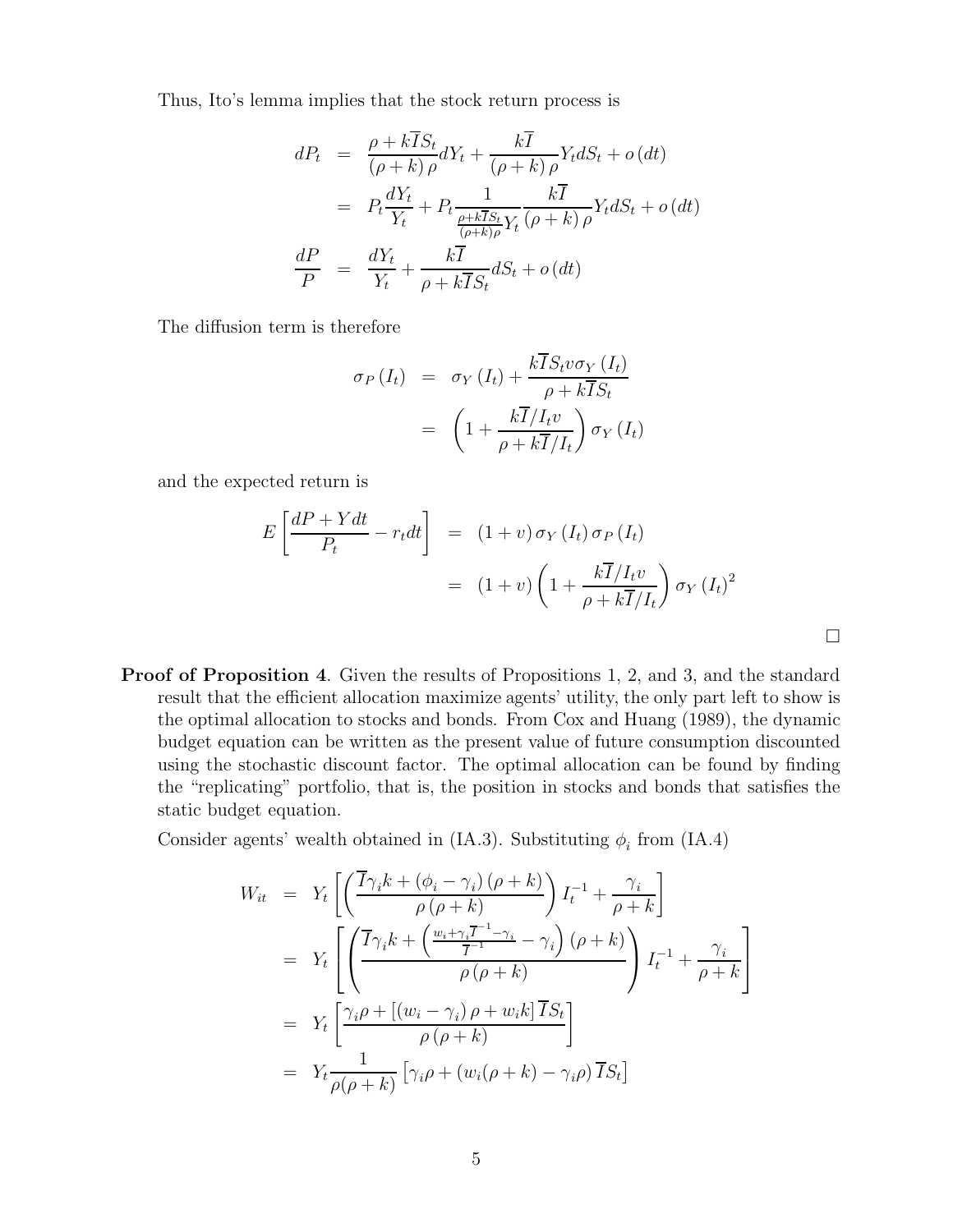From Ito's lemma, the diffusion of wealth process  $dW_{i,t}/W_{i,t}$  is

$$
\sigma_{W,i}(I_t) = \sigma_Y(I_t) + \frac{(w_i(\rho + k) - \gamma_i \rho) \overline{I} I_t^{-1} \sigma_I(I_t)}{\gamma_i \rho + (w_i(\rho + k) - \gamma_i \rho) \overline{I} I_t^{-1}}
$$
(IA.6)

By market completeness (Cox and Huang (1989)), agent i's wealth is always equal to his allocation to stocks and bonds

$$
W_{it} = N_{i,t}P_t + B_{it}
$$

where  $B_{it}$  is the position in bonds (i.e. deposits or loans depending if positive or negative). From this latter expression,  $N_{it}$  must be chosen to equate the diffusion of the portfolio to the diffusion of wealth. That is, such that

$$
N_{it}P_t\sigma_P(I_t) = W_{i,t}\sigma_{W,i}(I_t)
$$

Solving for  $N_{it}$  gives

$$
N_{it} = \frac{W_{it}\sigma_{Wi}(I)}{P_{t}\sigma_{P}(I)}
$$
\n
$$
= \frac{(\rho\gamma_{i} + (w_{i}(\rho + k) - \rho\gamma_{i})\overline{I}/I_{t})}{(\rho + k\overline{I}/I_{t})} \left(\frac{\sigma_{Y}(I) + \frac{(w_{i}(\rho + k) - \rho\gamma_{i})\overline{I}/I_{t}^{-1}\sigma_{I}(I)}{(\rho\gamma_{i} + (w_{i}(\rho + k) - \rho\gamma_{i})\overline{I}/I_{t})}}{\sigma_{Y}(I) + \frac{k\overline{I}I_{t}^{-1}\sigma_{I}(I)}{(\rho + k\overline{I}/I_{t})}}\right)
$$
\n
$$
= \frac{(\rho\gamma_{i} + (w_{i}(\rho + k) - \rho\gamma_{i})\overline{I}/I_{t})}{(\rho + k\overline{I}/I_{t})} \left(\frac{\frac{\sigma_{Y}(I)(\rho\gamma_{i} + (w_{i}(\rho + k) - \rho\gamma_{i})\overline{I}/I_{t}) + (w_{i}(\rho + k) - \rho\gamma_{i})\overline{I}I_{t}^{-1}\sigma_{I}(I)}{(\rho + k\overline{I}/I_{t})} + \frac{k\sigma_{I}V_{t}^{-1}\sigma_{I}(I_{t}) + k\overline{I}I_{t}^{-1}\sigma_{I}(I)}{(\rho + k\overline{I}/I_{t})}\right)
$$
\n
$$
= \left(\frac{\sigma_{Y}(I)(\rho\gamma_{i} + (w_{i}(\rho + k) - \rho\gamma_{i})\overline{I}/I_{t}) + (w_{i}(\rho + k) - \rho\gamma_{i})\overline{I}I_{t}^{-1}\sigma_{I}(I)}{(\rho + k\overline{I}/I_{t}) + k\overline{I}I_{t}^{-1}\sigma_{I}(I)}\right)
$$
\n
$$
= \frac{\sigma_{Y}(I)\rho\gamma_{i} + \sigma_{Y}(I)\overline{I}/I_{t}(w_{i}(\rho + k) - \rho\gamma_{i}) + w_{i}(\rho + k)\overline{I}I_{t}^{-1}\sigma_{I}(I)}{(\rho + k\overline{I}/I_{t}) + k\overline{I}I_{t}^{-1}\sigma_{I}(I)}\right)
$$
\n
$$
= \gamma_{i} + (\rho + k)\frac{\sigma_{Y}(I)\overline{I}/I
$$

where

$$
\sigma_M(Y) = \sigma_Y(I) + \sigma_I(I)
$$

Finally, substituting  $\sigma_I(I) = v \sigma_Y(I)$  from definition (IA.5) and deleting  $\sigma_Y(I)$  throughout, the result follows.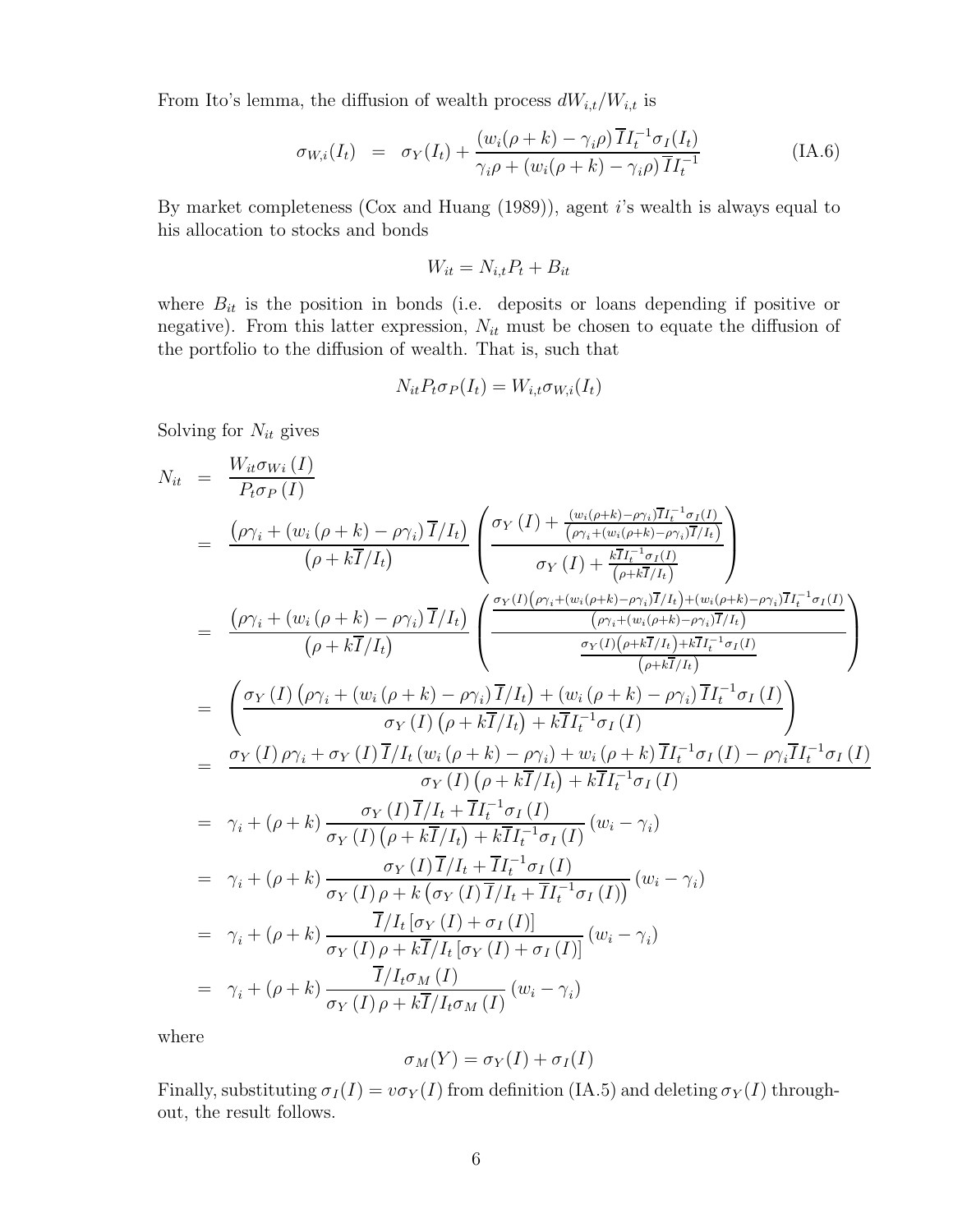Similarly, we have that the amount in bonds is

$$
B_{it} = W_{it} - N_{it}P_{t}
$$
\n
$$
= Y_{t} \frac{1}{\rho} \left( \frac{\rho}{\rho + k} \gamma_{i} + \left( w_{i} - \frac{\rho}{\rho + k} \gamma_{i} \right) \overline{I}/I_{t} \right) - N_{it}Y_{t} \frac{(\rho + k\overline{I}/I_{t})}{\rho(\rho + k)}
$$
\n
$$
= Y_{t} \frac{1}{\rho(\rho + k)} \left[ (\rho \gamma_{i} + (w_{i} (\rho + k) - \rho \gamma_{i}) \overline{I}/I_{t}) - N_{it} (\rho + k\overline{I}/I_{t}) \right]
$$
\n
$$
= Y_{t} \frac{1}{\rho(\rho + k)} \left[ \gamma_{i} (\rho + k\overline{I}/I_{t}) + w_{i} (\rho + k) \overline{I}/I_{t} - \gamma_{i} (\rho + k) \overline{I}/I_{t} - N_{it} (\rho + k\overline{I}/I_{t}) \right]
$$
\n
$$
= Y_{t} \frac{1}{\rho(\rho + k)} \left[ \gamma_{i} (\rho + k\overline{I}/I_{t}) + (w_{i} - \gamma_{i}) (\rho + k) \overline{I}/I_{t} - N_{it} (\rho + k\overline{I}/I_{t}) \right]
$$
\n
$$
= Y_{t} \frac{1}{\rho} \left[ \overline{I}/I_{t} - \frac{\overline{I}/I_{t} \sigma_{M}(I)}{\sigma_{Y}(I) \rho + k\overline{I}/I_{t} \sigma_{M}(I)} (\rho + k\overline{I}/I_{t}) \right] (w_{i} - \gamma_{i})
$$
\n
$$
= Y_{t} \frac{1}{\rho} \left[ \frac{\overline{I}/I_{t} [\sigma_{Y}(I) \rho + k\overline{I}/I_{t} \sigma_{M}(I)] - \overline{I}/I_{t} \sigma_{M}(I) (\rho + k\overline{I}/I_{t})}{\sigma_{Y}(I) \rho + k\overline{I}/I_{t} \sigma_{M}(I)} \right] (w_{i} - \gamma_{i})
$$
\n
$$
= -Y_{t} \left[ \frac{\overline{I}/I_{t} (\sigma_{M}(I) - \sigma_{Y}(I))}{\sigma_{Y}(I) \rho + k\overline{I}/I_{t} \sigma_{M}(I)} \right] (w
$$

Finally, substituting  $\sigma_I(I) = v \sigma_Y(I)$  from definition (IA.5) and deleting  $\sigma_Y(I)$  throughout, the result follows.  $\hfill \square$ 

Proof of Corollary 4. Immediate from Proposition 2 and 3. The state price density and the price of stocks are independent of cross-sectional quantities.  $\Box$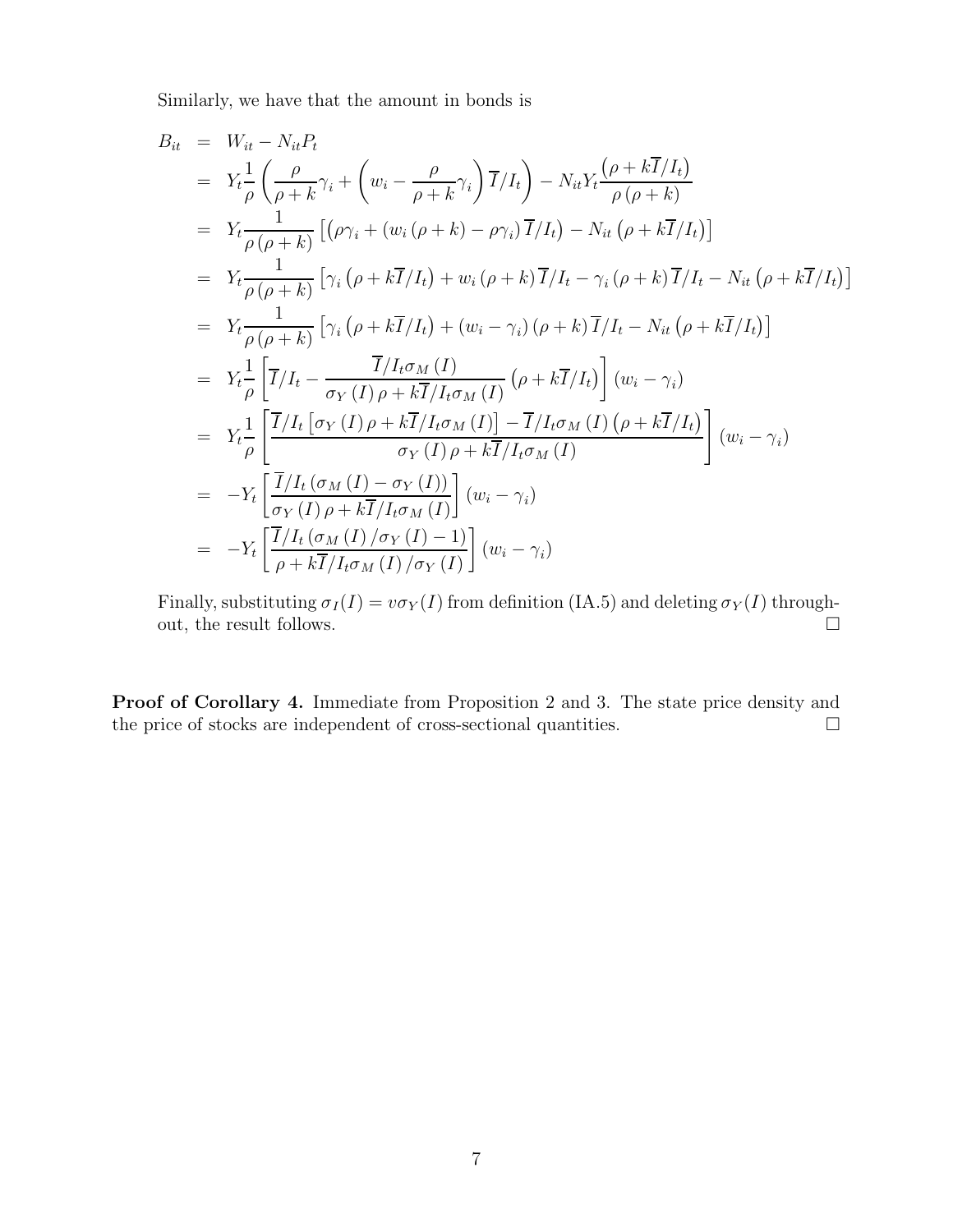Proof of Corollary 6. We have

$$
\frac{N_{it}P_t}{W_{it}} = \frac{\sigma_{Wi}(I)}{\sigma_P(I)}
$$
\n
$$
= \frac{\sigma_Y(I) + \frac{(w_i - \frac{\rho}{\rho + k} \gamma_i) \overline{I} I_t^{-1} \sigma_I(I)}{(\frac{\rho}{\rho + k} \gamma_i + (w_i - \frac{\rho}{\rho + k} \gamma_i) \overline{I} / I_t)} \sigma_Y(I) + \frac{k \overline{I} I_t^{-1} \sigma_I(I)}{(\rho + k \overline{I} / I_t)} \sigma_Y(I) + \frac{k \overline{I} I_t^{-1} \sigma_I(I)}{(\rho \gamma_i + (w_i(\rho + k) - \rho \gamma_i) \overline{I} / I_t)} \sigma_Y(I) + \frac{k \overline{I} I_t^{-1} \sigma_I(I)}{(\rho + k \overline{I} / I_t)} \sigma_Y(I) + \frac{k \overline{I} I_t^{-1} \sigma_I(I)}{(\rho + k \overline{I} / I_t)} \sigma_Y(I) \left( \frac{(w_i(\rho + k) - \rho \gamma_i) \overline{I} I_t^{-1}}{(\rho \gamma_i + (w_i(\rho + k) - \rho \gamma_i) \overline{I} / I_t)} \right)} \sigma_Y(I) + \sigma_I(I) \left( \frac{k \overline{I} I_t^{-1}}{(\rho + k \overline{I} / I_t)} \right)
$$
\n
$$
= \frac{\sigma_Y(I) + \sigma_I(I) \left(1 - \frac{\rho}{\rho + [k + (\rho + k)(w_i - \gamma_i) / \gamma_i] \overline{I} / I_t} \right)}{\sigma_Y(I) + \sigma_I(I) \left(1 - \frac{\rho}{(\rho + k \overline{I} / I_t)} \right)}
$$

Finally, substituting  $\sigma_I(I) = v \sigma_Y(I)$  from definition (IA.5) and deleting  $\sigma_Y(I)$  throughout, the result follows.  $\hfill \Box$ 

## Derivation of expression (24)

Let

$$
\mathsf{SR}(I_t) \equiv \frac{E_t \left[ dR_t - r_t dt \right]}{\sigma_P \left( I_t \right)} = (1 + v) \sigma_Y \left( I_t \right) \quad \text{and} \quad \theta_i \equiv \frac{v \gamma_i}{\left( 1 + v \right) \left( \rho + k \right)}. \quad \text{(IA.7)}
$$

Finally define

$$
\Omega_i(I_t) \equiv \frac{\rho}{\rho + \left[k + \frac{(\rho + k)(\omega_i - \gamma_i)}{\gamma_i}\right] \overline{I}/I_t}
$$

The share of wealth invested in the risky security is

$$
\frac{N_{i,t}P_t}{W_{i,t}} = \left(\frac{\sigma_Y(I_t)}{\sigma_P(I_t)}\right) \left[1 + v\left(1 - \Omega_i\left(I_t\right)\right)\right]
$$
\n(IA.8)

$$
= \left(\frac{\sigma_Y(I_t)}{\sigma_P(I_t)}\right) [1 + v (1 - \Omega_i(I_t))]
$$
\n(IA.9)

$$
= \left(\frac{(1+v)\,\sigma_Y\,(I_t)}{\sigma_P\,(I_t)}\right)\left[1-\frac{v}{1+v}\Omega_i\,(I_t)\right] \tag{IA.10}
$$

$$
= \frac{\mathsf{SR}(I_t)}{\sigma_P(I_t)} \left[ 1 - \frac{v}{1+v} \Omega_i(I_t) \right], \tag{IA.11}
$$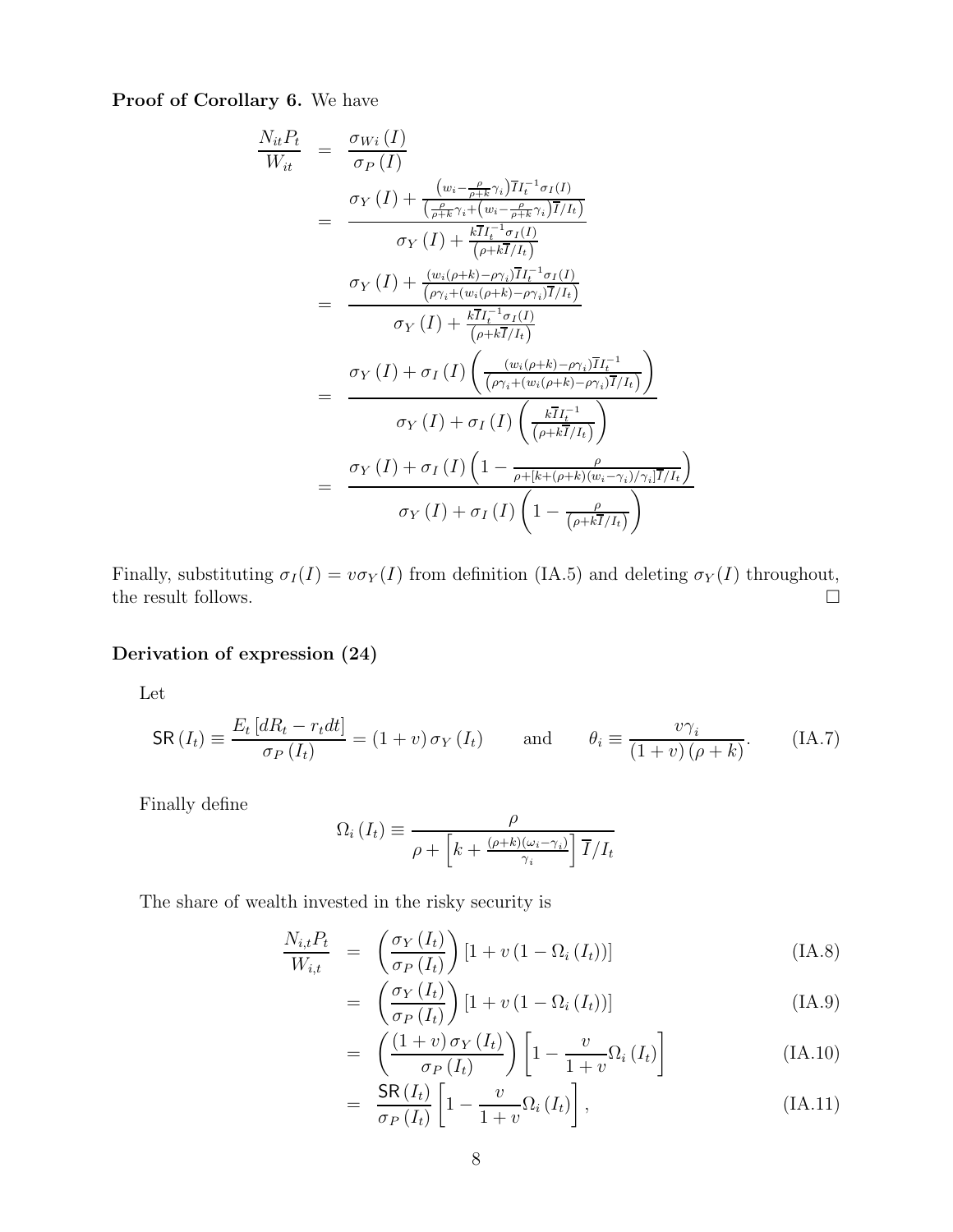where we have made use of (IA.7).

The key is to show that

$$
\Omega_i \left( I_t \right) \equiv \frac{\rho}{\rho + \left[ k + \frac{(\rho + k)(\omega_i - \gamma_i)}{\gamma_i} \right] \overline{I}/I_t}
$$
\n(IA.12)

$$
= \frac{\rho \gamma_i}{\rho \gamma_i + [\rho (\omega_i - \gamma_i) + k \omega_i] \overline{I}/I_t}
$$
 (IA.13)

$$
= \left(\frac{Y_t}{\rho\left(\rho + k\right)}\right) \frac{\rho \gamma_i}{\frac{[\rho \gamma_i + [\rho(\omega_i - \gamma_i) + k\omega_i] \overline{I}/I_t] Y_t}{\rho(\rho + k)}} \tag{IA.14}
$$

$$
= \left(\frac{\gamma_i}{\rho + k}\right) \frac{Y_t}{W_{i,t}} \tag{IA.15}
$$

Define  $\theta_i$  as in (IA.7) and substitute in (IA.11) to obtain (24).

Proof of Proposition 7. Part (a) follows immediately from the definitions. Part (b) is immediate from the expressions of debt-to-income and debt-to-wealth ratios. As for Part (c), debt-to-income ratio only depends on  $H(I_t)$  which is decreasing in  $I_t$ . Therefore, debtto-income ratio is procyclical. As for debt-to-wealth, we now show that

$$
L_{it}/W_{it} = \frac{v\rho(\rho + k)(\omega_i - \gamma_i)H(I)}{\rho\gamma_i + ((\rho + k)\omega_i - \gamma_i\rho)\overline{I}/I}
$$

is increasing in  $I_t$  when  $I_t$  is below a (high) threshold  $I_t^*$ . It is useful to express the function as a function of  $S = 1/I$ :

$$
L_{it}/W_{it} = \frac{v\rho(\rho + k)(\omega_i - \gamma_i)H(I_t)}{\rho\gamma_i + ((\rho + k)\omega_i - \gamma_i\rho)\overline{I}/I_t}
$$
  
\n
$$
= v\rho(\rho + k)(\omega_i - \gamma_i)\frac{\left(\frac{\overline{I}S_t}{\rho + k(1+v)\overline{I}S}\right)}{(\rho\gamma_i + ((\rho + k)\omega_i - \gamma_i\rho)\overline{I}S_t)}
$$
  
\n
$$
= v(\omega_i - \gamma_i)\left(\frac{\overline{I}S_t\rho(\rho + k)}{(\rho + k(1+v)\overline{I}S_t)\left(\rho\gamma_i + ((\rho + k)\omega_i - \gamma_i\rho)\overline{I}S_t\right)}\right)
$$
  
\n
$$
= v(\omega_i - \gamma_i)\left(\frac{\widetilde{S}_t\rho(\rho + k)}{(\rho + k(1+v)\widetilde{S}_t)\left(\rho\gamma_i + ((\rho + k)\omega_i - \gamma_i\rho)\widetilde{S}_t\right)}\right)
$$

where  $S_t = IS_t$ . Recalling that leverage is positive for  $\omega_i > \gamma_i$ , we have then to show that

$$
f\left(\widetilde{S}_t\right) = \frac{\left(\rho + k\left(1+v\right)\widetilde{S}_t\right)\left(\rho\gamma_i + \left((\rho + k)\omega_i - \gamma_i\rho\right)\widetilde{S}_t\right)}{\widetilde{S}_t}
$$
  
= 
$$
\frac{\left(\rho + k\left(1+v\right)\widetilde{S}_t\right)\rho\gamma_i + \left(\rho + k\left(1+v\right)\widetilde{S}_t\right)\left((\rho + k)\omega_i - \gamma_i\rho\right)\widetilde{S}_t}{\widetilde{S}_t}
$$
  
= 
$$
\frac{a_i + b_i\widetilde{S}_t + c_i\widetilde{S}_t^2}{\widetilde{S}_t}
$$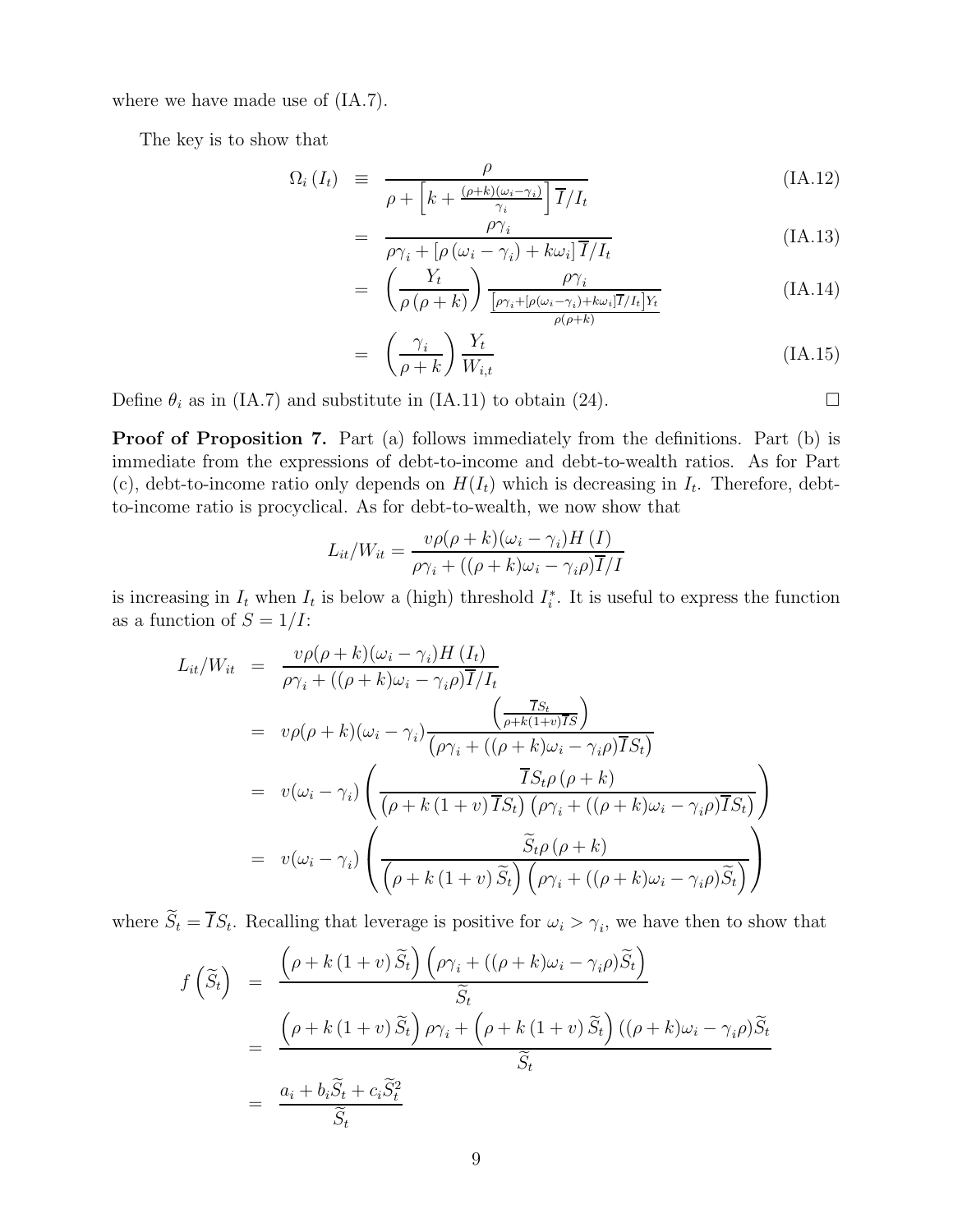is increasing in  $\widetilde{S}_t$  where

$$
a_i = \rho^2 \gamma_i
$$
  
\n
$$
b_i = \rho \gamma_i k (1 + v) + \rho ((\rho + k)\omega_i - \gamma_i \rho)
$$
  
\n
$$
c_i = k (1 + v) ((\rho + k)\omega_i - \gamma_i \rho)
$$

Taking the first derivative, we have

$$
f'\left(\widetilde{S}_t\right) = \frac{\left[b_i + 2c_i\widetilde{S}_t\right]\widetilde{S}_t - \left[a_i + b_i\widetilde{S}_t + c_i\widetilde{S}_t^2\right]}{\widetilde{S}_t^2} = \frac{c_i\widetilde{S}_t^2 - a_i}{\widetilde{S}_t^2}
$$

$$
= c_i - \frac{a_i}{\widetilde{S}_t^2} > 0
$$

if and only if

$$
\widetilde{S}_t > \sqrt{\frac{a_i}{c_i}} = \sqrt{\frac{\rho^2 \gamma_i}{k(1+v)((\rho + k)\omega_i - \gamma_i \rho)}}
$$

Thus, the debt-to-wealth ratio  $L_{it}/W_{it}$  is increasing in  $I_t$  for

$$
I_t < I_i^{**} = \overline{I} \frac{\sqrt{k \left(1 + v\right) \left((\rho + k)\omega_i / \gamma_i - \rho\right)}}{\rho} \tag{IA.16}
$$

This threshold is increasing in  $\omega_i/\gamma_i$ . Moreover, recalling that  $\omega_i/\gamma_i > 1$ , we see that

$$
I_i^{**} > I^{**} = \overline{I} \frac{k}{\rho} \sqrt{1+v}
$$
 (IA.17)

Hence,  $L_{it}/W_{it}$  is increasing in  $I_t$  for  $I_t < I^{**}$ . In the calibration we show that this threshold is in fact rarely reached by the process  $I_t$ . . В последните последните последните последните последните последните последните последните последните последн<br>В 1990 година от селото на 1990 година от селото на 1990 година от селото на 1990 година от селото на 1990 год

**Proof of Corollary 8.** The expressions of the drift and diffusion of  $dC_{it}/C_{it}$  stem from the application of Ito's lemma to the consumption  $C_{it} = Y_t[\gamma_i + (\omega_i - \gamma_i)I/I_t]$ . The remaining part follows from the statement in the corollary.  $\Box$ 

**Proof of Corollary 9.** Immediate from the fact  $H(I_t)$  is decreasing and the fact that agents with  $\omega_i - \gamma_i > 0$  are leveraged and have  $C_{it}/D_t$  that is decreasing in  $I_t$ . .

**Proof of Proposition 10**. Part (a) follows from the definition  $\mathcal{D}_t$  in equation (32). Part (b) follow immediately from the definition of debt-to-output and debt-to-equity ratios. As for part (c), debt-to-output is procyclical as it only depends on  $H(I)$ , which is decreasing in I. As for debt-to-wealth, we now show that

$$
\mathcal{D}/P = \frac{v\rho(\rho + k)K_1H(I)}{\rho + k\overline{I}/I}
$$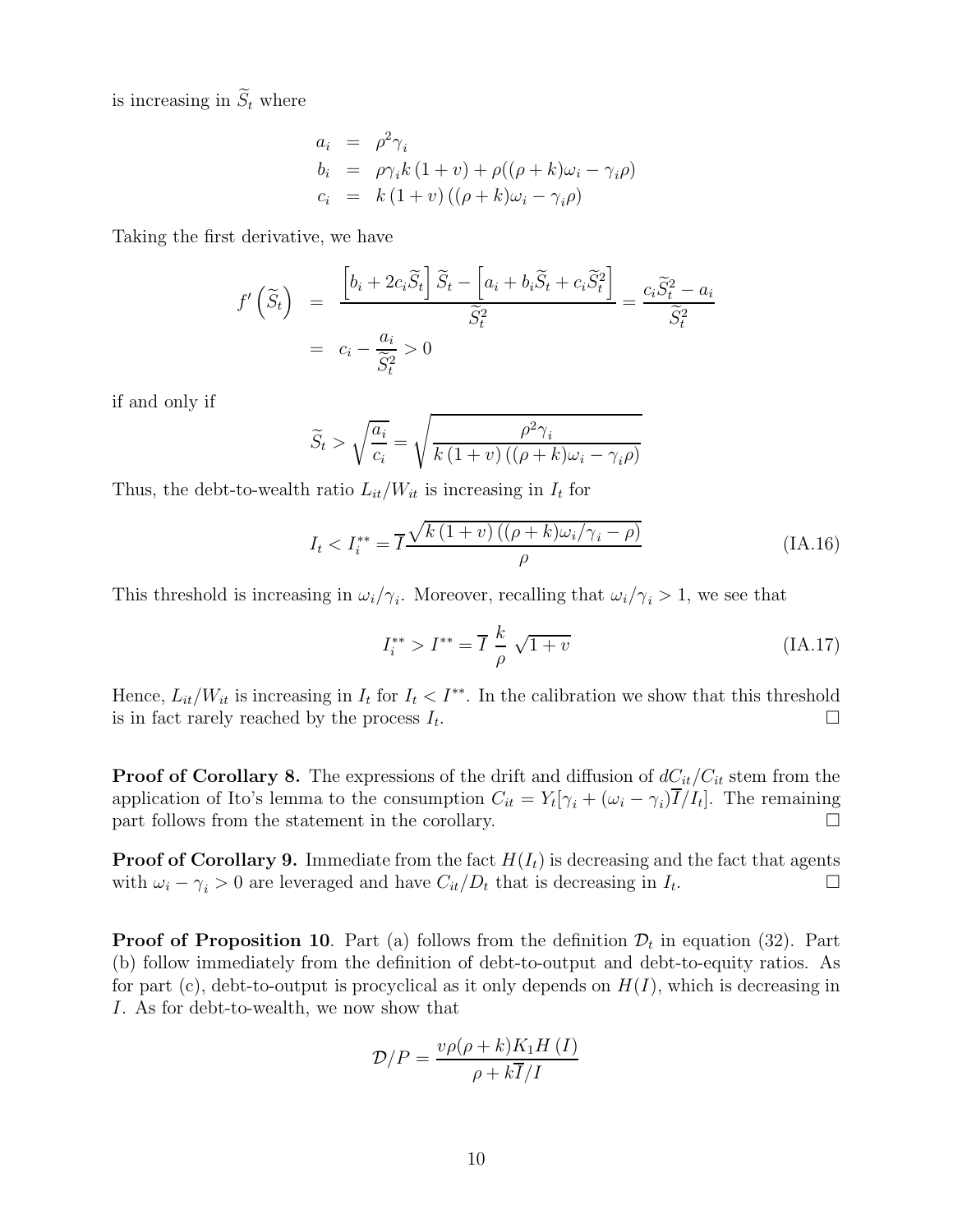is increasing in  $I_t$  when  $I_t$  is below a (high) threshold  $I^*$ . It is useful to express the function as a function of  $S = 1/I$ :

$$
\mathcal{D}/P = \frac{v\rho(\rho + k)K_1H(I)}{\rho + k\overline{I}/I}
$$
  
=  $v\rho(\rho + k)K_1 \frac{\left(\frac{\overline{I}s}{\rho + k(1+v)\overline{I}s}\right)}{(\rho + k\overline{I}s)}$   
=  $vK_1 \left(\frac{\overline{I}s\rho(\rho + k)}{(\rho + k(1+v)\overline{I}s)(\rho + k\overline{I}s)}\right)$   
=  $vK_1 \left(\frac{\rho(\rho + k)}{\frac{(\rho + k\overline{I}s)^2}{\overline{I}s} + kv(\rho + k\overline{I}s)}\right)$ 

We have to show that

$$
f(S) = \frac{(\rho + k\overline{I}S)^2}{\overline{I}S} + kv(\rho + k\overline{I}S)
$$
  
= 
$$
\frac{(\rho + k\overline{I}S)^2 + kv(\rho + k\overline{I}S)\overline{I}S}{\overline{I}S}
$$
  
= 
$$
\frac{\rho^2 + (1+v)(k\overline{I}S)^2 + (2+v)\rho k\overline{I}S}{\overline{I}S}
$$
  
= 
$$
\frac{[\rho^2 + (1+v)(k\widetilde{S})^2 + (2+v)\rho k\widetilde{S}]}{\widetilde{S}}
$$

is increasing in  $\widetilde{S}=\overline{I}S.$ 

$$
f'\left(\tilde{S}\right) = \frac{\left[(1+v)2\left(k\tilde{S}\right)k + (2+v)\rho k\right]\tilde{S} - \left[\rho^2 + (1+v)\left(k\tilde{S}\right)^2 + (2+v)\rho k\tilde{S}\right]}{\tilde{S}^2}
$$
  
= 
$$
\frac{(1+v)2\left(k\tilde{S}\right)^2 + (2+v)\rho k\tilde{S} - \rho^2 - (1+v)\left(k\tilde{S}\right)^2 - (2+v)\rho k\tilde{S}}{\tilde{S}^2}
$$
  
= 
$$
\frac{(1+v)\left(k\tilde{S}\right)^2 - \rho^2}{\tilde{S}^2} > 0
$$

if

$$
\widetilde{S} > \frac{\rho}{k\sqrt{(1+v)}}
$$

Thus, the debt-to-equity ratio  $\mathcal{D}/P$  is increasing in  $I_t$  for  $I_t < I^{**}$  where  $I^{**}$  is the same threshold in (IA.17).  $\Box$ 

Proof of Corollary 11. The intermediary debt-to-output ratio is decreasing in I, i.e. in bad times, when the price P is also low and the volatility  $\sigma_P(I)$  is high. The result follows.  $\Box$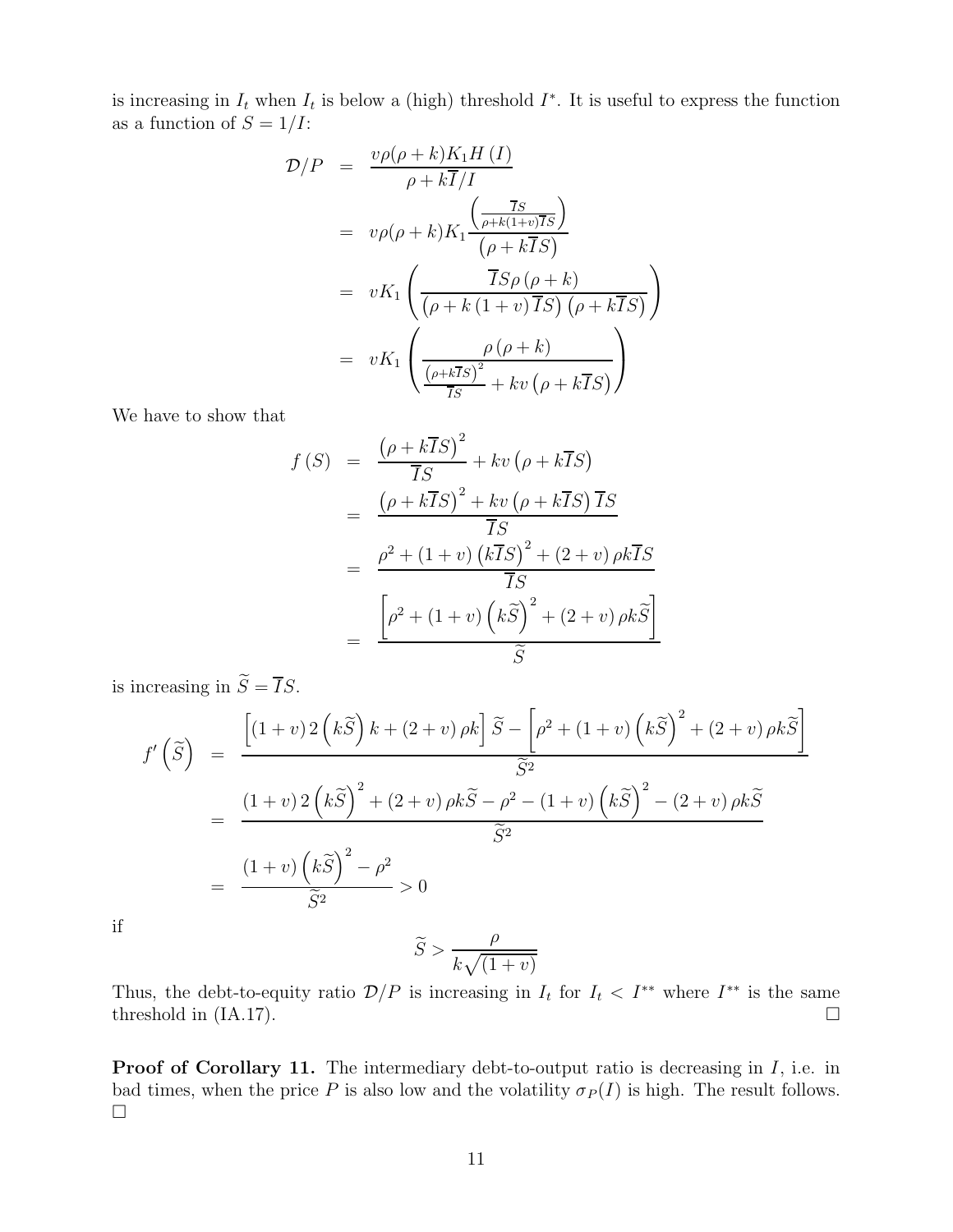Proof of Corollary 12. Part (a) follows from the fact that from Proposition 10 the debt-to-output ratio  $\mathcal{L}_t = \mathcal{D}/Y = f(I_t)$  is decreasing in  $I_t$ . This implies that its inverse  $I_t = f^{-1}(\mathcal{L}_t) = q(\mathcal{L}_t)$  is also decreasing in  $\mathcal{L}_t$ . Thus, the market price of risk  $\lambda^{\mathcal{D}/Y} =$  $-q'(\mathcal{L})/q(\mathcal{L}) > 0$ . Similarly, part (b) follows from the fact that again from Proposition 10 the ratio  $\mathcal{L}_t = \mathcal{D}/P = g(I)$  is increasing in  $I_t$  for  $I_t < I^*$  in equation (IA.17). Thus, in this range,  $I_t = g^{-1}(\mathcal{L}_t) = q(\mathcal{L})$  is also increasing in  $\mathcal L$  and thus in this case the market price of risk  $\lambda^{\mathcal{D}/Y} = -q'(\mathcal{L})/q(\mathcal{L}) < 0.$ 

# IA2. Estimating household total and systematic consumption volatility

A challenge in the literature regarding the estimation of consumption volatility – the systematic and idiosyncratic components – is the lack of reliable high frequency panel data. In this Appendix we illustrate how we can use only cross-sectional information across households and then the time series across cohorts to estimate both components.

Consider the simple continuous time model, which generalizes the one derived in the model as we allow consumption to have cross-sectionally independent shocks:

$$
\frac{dC_{it}}{C_{it}} = \mu_{it} dt + \sigma_{it} dZ_{it}
$$
\n(IA.18)

In this process, both  $\mu_{it}$  and  $\sigma_{it}$  are cross-sectionally different from each other and time varying. We are interested in estimating  $\sigma_{it}$ . From Ito's lemma we have

$$
d \log(C_{it}) = \left(\mu_{it} - \frac{1}{2}\sigma_{it}^2\right)dt + \sigma_{it}dZ_{it}
$$
 (IA.19)

Therefore, for every  $i$  and  $t$ , we have

$$
\hat{\sigma}_{it}^2 = \frac{2}{dt} \left[ \frac{dC_{it}}{C_{it}} - d \log \left( C_{it} \right) \right]
$$
 (IA.20)

This quantity is independent of  $dZ_{it}$  (it is a dt term) and on whether shocks are correlated with each other or not. Therefore, the (rescaled) difference between arithmetic and  $log$ consumption growth isolates the consumption variance of agent  $i$  at time  $t$ . This is a (noisy) observation of variance itself, and we are going to treat it as such.

In our model all consumption processes are perfectly correlated, and there are no idiosyncratic shocks. To calibrate the model we thus assume a common shock to  $dZ_{it}$ , that is

$$
dZ_{it} = \rho dZ_t + \sqrt{1 - \rho^2} dZ_{it}^*
$$

where  $dZ_{it}^*$  are uncorrelated across i. This assumption implies that all consumption process across every two agents have correlation  $\rho^2$ :

$$
Corr\left(\frac{dC_{it}}{C_{it}}\frac{dC_{jt}}{C_{jt}}\right) = \rho^2 dt
$$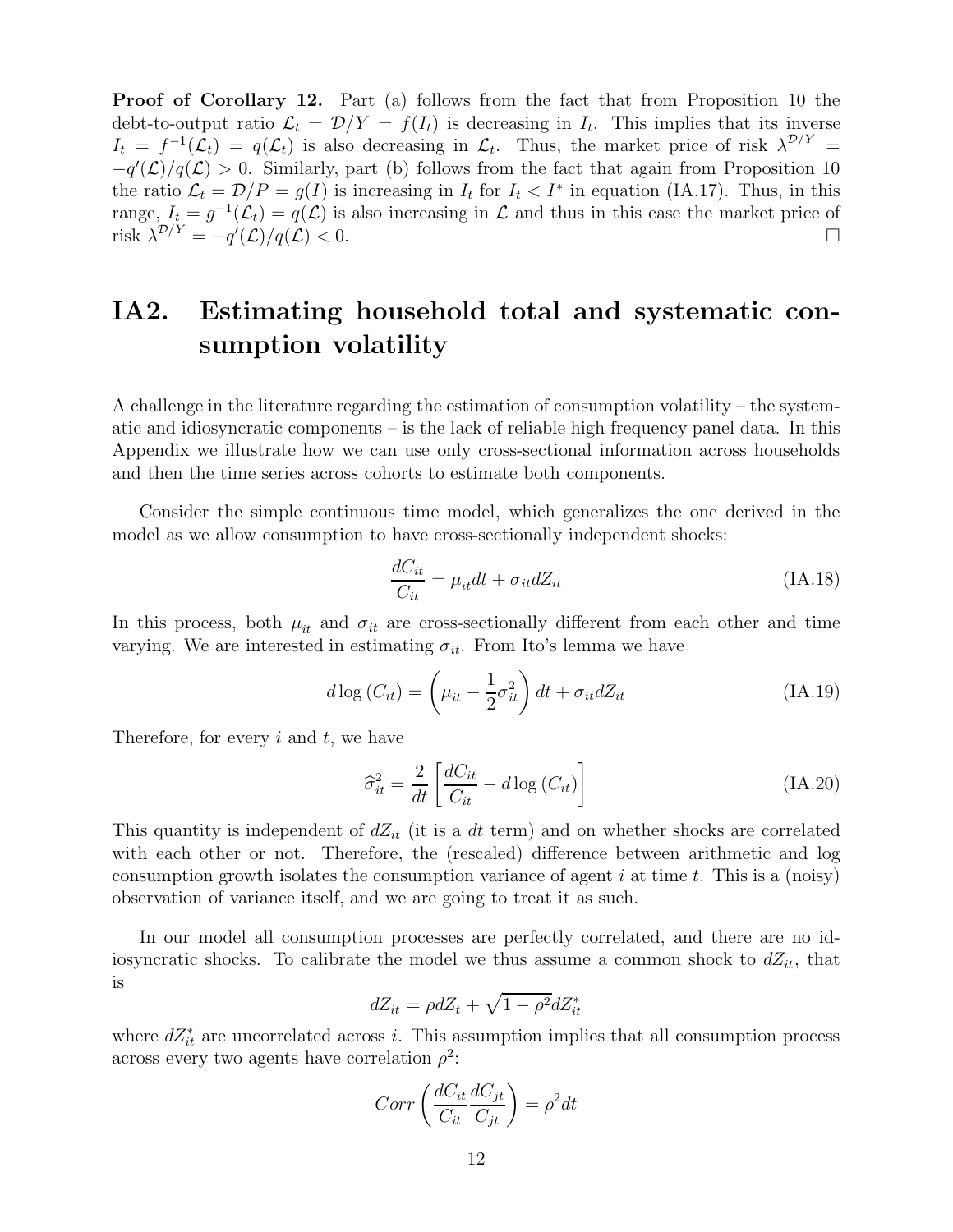This assumption can be relaxed but given the scope of the current calibration it suffices for our purposes.

Consider now the cross-sectional average of consumption growth  $E_t^{CS}$  $\left\lceil \frac{dC_{it}}{C_{it}} \right\rceil$ . This quantity follows the dynamic process

$$
E_t^{CS}\left[\frac{dC_{it}}{C_{it}}\right] = E_t^{CS}\left[g_{it}\right]dt + E_t^{CS}\left[\sigma_{it}dZ_{it}\right]
$$
  
= 
$$
E_t^{CS}\left[g_{it}\right]dt + \rho E_t^{CS}\left[\sigma_{it}\right]dZ_t + \sqrt{(1-\rho^2)}E_t^{CS}\left[\sigma_{it}dZ_{it}^*\right]
$$

From the law of large numbers the idiosyncratic shocks average to zero

$$
E_t^{CS} \left[ \sigma_{it} dZ_{it}^* \right] = E_t^{CS} \left[ \sigma_{it} \right] E^{CS} \left[ dZ_{it}^* \right] = 0
$$

Therefore the average arithmetic consumption growth follows

$$
E_t^{CS}\left[\frac{dC_{it}}{C_{it}}\right] = E_t^{CS}\left[g_{it}\right]dt + E_t^{CS}\left[\sigma_{it}\right]\rho dZ_t
$$

Hence, the squared variation of average consumption growth in continuous time has

$$
\left(E_t^{CS}\left[\frac{dC_{it}}{C_{it}}\right]\right)^2 = E_t^{CS}\left[\sigma_{it}\right]^2 \rho^2 dt + o\left(dt\right)
$$

That is, we can identify the average systematic volatility of consumption growth from the squared variation of the cross-sectional average of consumption growth, a result that is not surprising.

We are interested however to also identify the whole distribution of systematic volatility  $\{\sigma_{it}^2 \rho^2\}_i$ . Given our estimates of  $\sigma_{it}^2$  obtained earlier we just need to estimate  $\rho^2$ , which can be done from the following estimator:

$$
\widehat{\rho}^2 = \frac{E_t^{CS} \left[ \frac{dC_{it}}{C_{it}} \right]^2}{E_t^{CS} \left[ \sigma_{it} \right]^2} / dt
$$
\n(IA.21)

The systematic variance of agent  $i$  at time  $t$  is then

$$
V_{it}^2 = \hat{\sigma}_{it}^2 \hat{\rho}^2 \tag{IA.22}
$$

To conclude this section, we note that to estimate time  $t$  quantities – idiosyncratic and total volatility components – we only need cross-sectional information. We then use time series information across cohorts of households to compute averages.

#### CEX Data

We exploit the dataset of Kocherlakota and Pistaferri (2009) and Toda and Welsh (2015). We refer the reader to those papers for a more detailed description of the data. In a nutshell, the data are from the survey of consumer expenditure (CEX). Households are surveyed for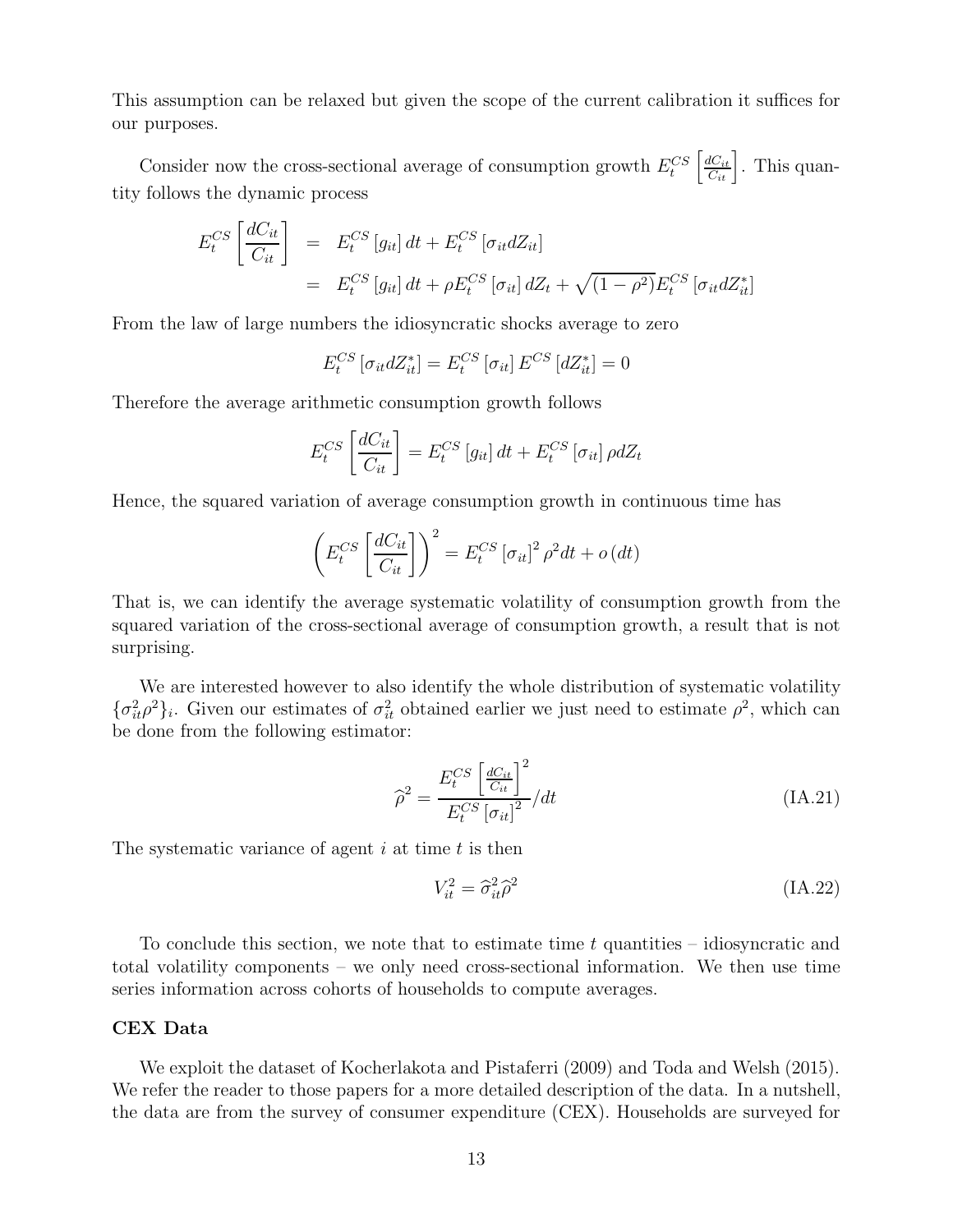four consecutive quarters, in January, February, and March cycles. Thus, the growth rate can be observed at most at quarterly frequency, i.e.  $dt = 0.25$ . While this is a large time difference, Monte Carlo simulations indicate that the methodology above provides reliable estimates for the distribution of consumption volatility.

For each agent i, we have 3 observations of its variance as in  $(IA.20)$ . To minimize the impact of seasonalities, we then take the average of the three observations of  $\hat{\sigma}_{it}^2$  across the three quarters

$$
\widehat{V}_t^i = \frac{1}{3}\widehat{\sigma}_{it}^2 + \frac{1}{3}\widehat{\sigma}_{it+.25}^2 + \frac{1}{3}\widehat{\sigma}_{it+.5}^2
$$

For every year  $t$  in a given cycle (Jan, Feb, and Mar), we can then compute the distribution of consumption volatility across households. For instance, we can compute the mean, the median, and various percentiles  $\alpha$ 

$$
\widehat{V}_t^{Ave} = Average\left[\widehat{V}_t^i\right]; \quad \widehat{V}_t^{Med} = Median\left[V_t^i\right]; \quad \widehat{V}_t^{\alpha} = Percentage\left[V_t^i, \alpha\right]
$$

Similarly, for every t we can compute an observation for  $\hat{\rho}_t$  from estimator (IA.21). We can thus obtain the systematic component of volatilities as above:

$$
\widehat{V}_{t}^{Sys, Ave} = Average\left[\widehat{V}_{t}^{i}\widehat{\rho}_{t}^{2}\right]; \quad \widehat{V}_{t}^{Sys, Med} = Median\left[V_{t}^{i}\widehat{\rho}_{t}^{2}\right]; \quad \widehat{V}_{t}^{Sys, \alpha} = Percentage\left[V_{t}^{i}\widehat{\rho}_{t}^{2}, \alpha\right]
$$

We finally take average across cohorts (Jan, Feb, and March), and finally across time. Panel A of Table 2 contains the results.

## IA3. Cross-Sectional Heterogeneity

In this section we illustrate the model's implications for alternative parameterizations for the cross-sectional parameters to highlight the importance of differences in endowments and difference in utility functions.

### IA3.1. Homogeneous Preferences

We first investigate the impact of homogeneous preferences on our results. Recall that in our model agents' endowment heterogeneity still generates cross-sectional differences in risk aversion, and in agents' leverage and portfolio holdings. Fom Panel B of Table 2 we see that moving from heterogeneous to homogeneous preferences yields a large decrease in households' dispersion in consumption growth (from 4.89% to 2.97%) and in household quarterly consumption volatility (from 7.05% to 4.26%). That is, endowment heterogeneity still generates differential systematic volatility of household consumption but not as large as the data seem to indicate (Panel A).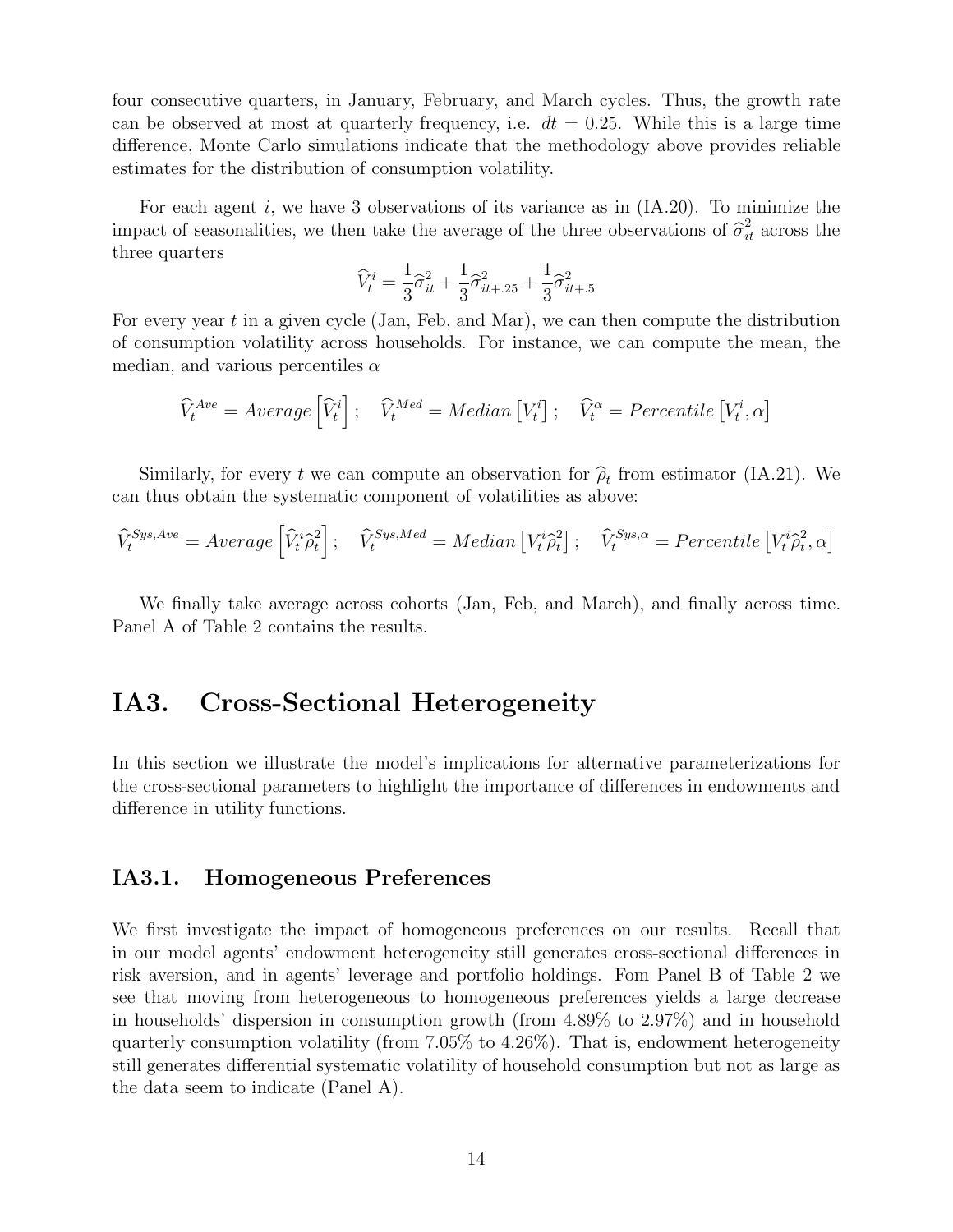

Panel A. Homogeneous Preferences

Figure IA.1: Debt-to-assets ratios across the wealth distribution. Both panels plot the distribution of debt-to-asset ratios of agents who take on debt in simulations during three types of periods: Booms  $(S_t)$ high), recessions  $(S_t \text{ low})$  and crisis  $(S_t \text{ very low})$ . Panel A reports the case in which all agents have homogeneous preferences  $a_i = 1$  for all i. Panel B reports the case in which all agents have homogeneous endowments  $\omega_i = 1$  for all *i*.

In addition, Panel A of Figure IA.1 shows that homogeneous preferences with endowment heterogeneity produces a debt/asset ratio that is counterfactually *increasing* in agents' net worth (see Figure 7). That is, in this case, agents with higher endowment are less risk averse and thus take on leverage.

### IA3.2. Homogeneous Endowments

The second interesting case is one in which agents have still heterogeneous preferences  $\gamma_i \sim$  $U[0, 2]$  but have homogeneous endowments  $w<sub>i</sub> = 1$ . The last line of Panel B of Table 2, shows that the implications about consumption behavior are very similar to those with large heterogeneity in Pareto weights (line 1). Indeed, Panel B of Figure IA.1 shows a similar leverage pattern across net worth as in Panel A of Figure 7.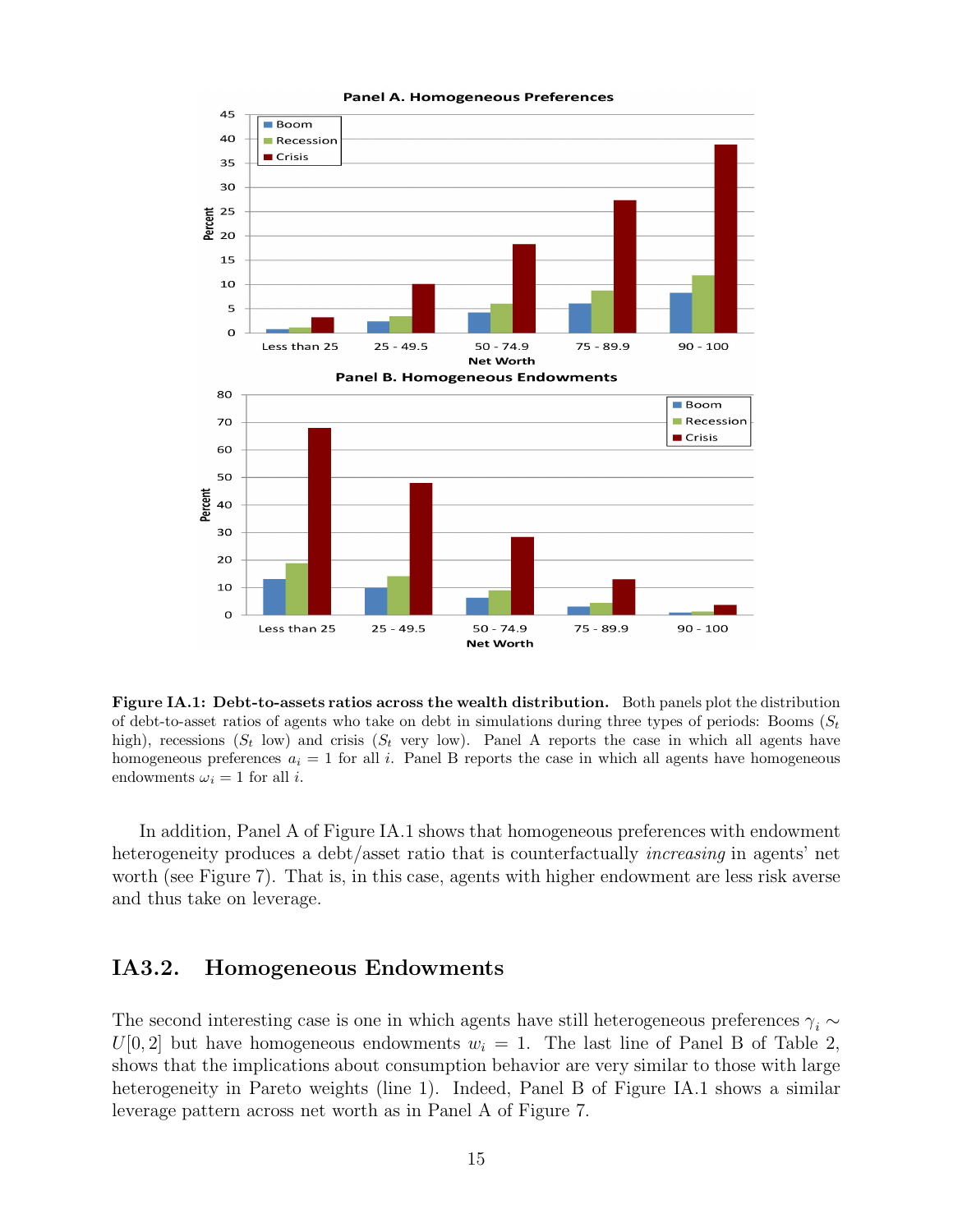

Figure IA.2: Debt-to-assets ratios across the wealth distribution for higher dispersion of endowments. This figure plots the distribution of debt-to-asset ratios of agents who take on debt in simulations during three types of periods: Booms  $(S_t \text{ high})$ , recessions  $(S_t \text{ low})$  and crisis  $(S_t \text{ very low})$ . Parameters are as in Figure 7 in the paper except that  $\sigma_w = 1$ .

## IA3.3. A U-Shape in Leverage

The homegeneous preferences and homogeneous endowments discussed in the previous two sections highlight two dramatically different pattern in leverage (debt/assets) versus networth of the leveraged agents in the economy. The main body uses a calibration for the cross-section of agents that matches the volatility of systematic consumption as in the data, and it is consistent with a declining pattern in leverage versus net worth. We consider here the pattern that realizes when we choose  $\sigma_w = 1$  instead of  $\sigma_w = 0.75$ . As shown in Panel B of Table 2 this choice generates a slightly too high average systematic volatility. Figure IA.2 plots the debt-to-asset distribution across net-worth bins and shows a mildly U-shape distribution of leverage: Agents with low net-worth are the most leveraged, the ones with the 75-90 percentile are the least leveraged and those in the top decile (90-100) have higher leverage than the those in the 75-90 percentile.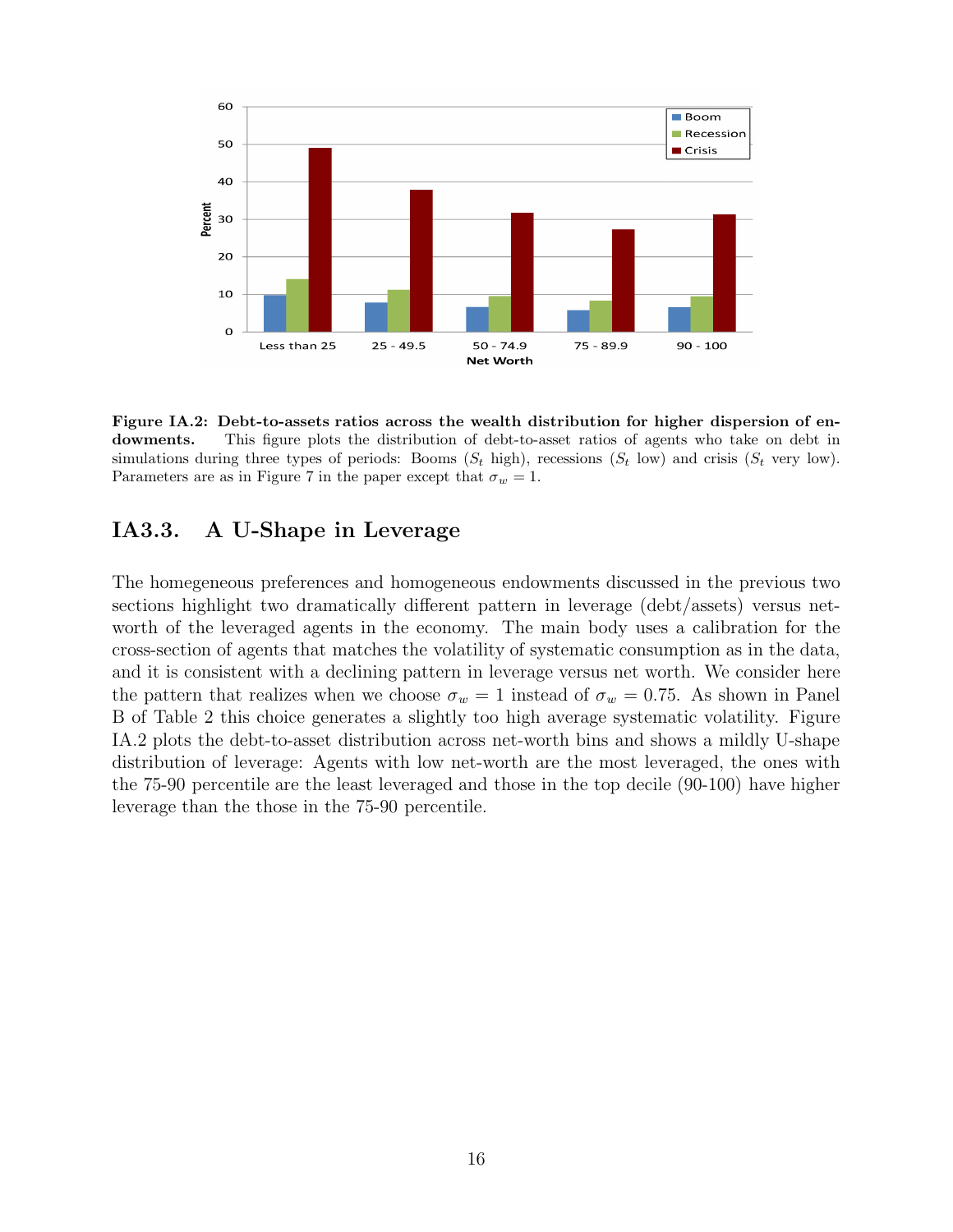Figure IA.3: Financial and non-financial asset by net-worth percentile



# IA4. Household Leverage

## IA4.1. Equity and Private Business as Leveraged Investments

In this section we use the CSF data to include the effective leverage of households implied by their investments in equity and private businesses.<sup>1</sup> To begin and get a better idea of how important could be the indirect leverage from investment in stocks, private equity, etc Figures IA.3 and IA.4 show some graphs depicting households' asset composition by percentiles. As we would expect the proportion of financial assets is increasing in net worth. In these graphs we also include "business interests" which is classified as a non-financial asset and it corresponds to businesses owned by the household (not publicly traded). We can see that those in the top of the net worth distribution have a large proportion of their assets in business interests (up to 40% in the top percentile). Similarly, the share of assets in stocks, mutual funds, and retirement account are increasing in net worth.

Given the evidence above, we now adjust household leverage for the leverage that is already implicit in their investments. Based on the decomposition of assets, Equity and Business Interests (BUS), there are the two categories where we could include adjustments. The other category that includes equity is Other Financial Assets (OTHFIN). OTHFIN includes Non-Public Stocks. However, OTHFIN as share of total assets is very small and if we decompose OTHFIN even further, we find that in 2007 no household report holdings of Non-Public Stocks and in 2010 only 5 households report holdings. We thus do nothing to OTHFIN.

<sup>1</sup>We thank Alejandro Hojo Suarez for excellent research assistance.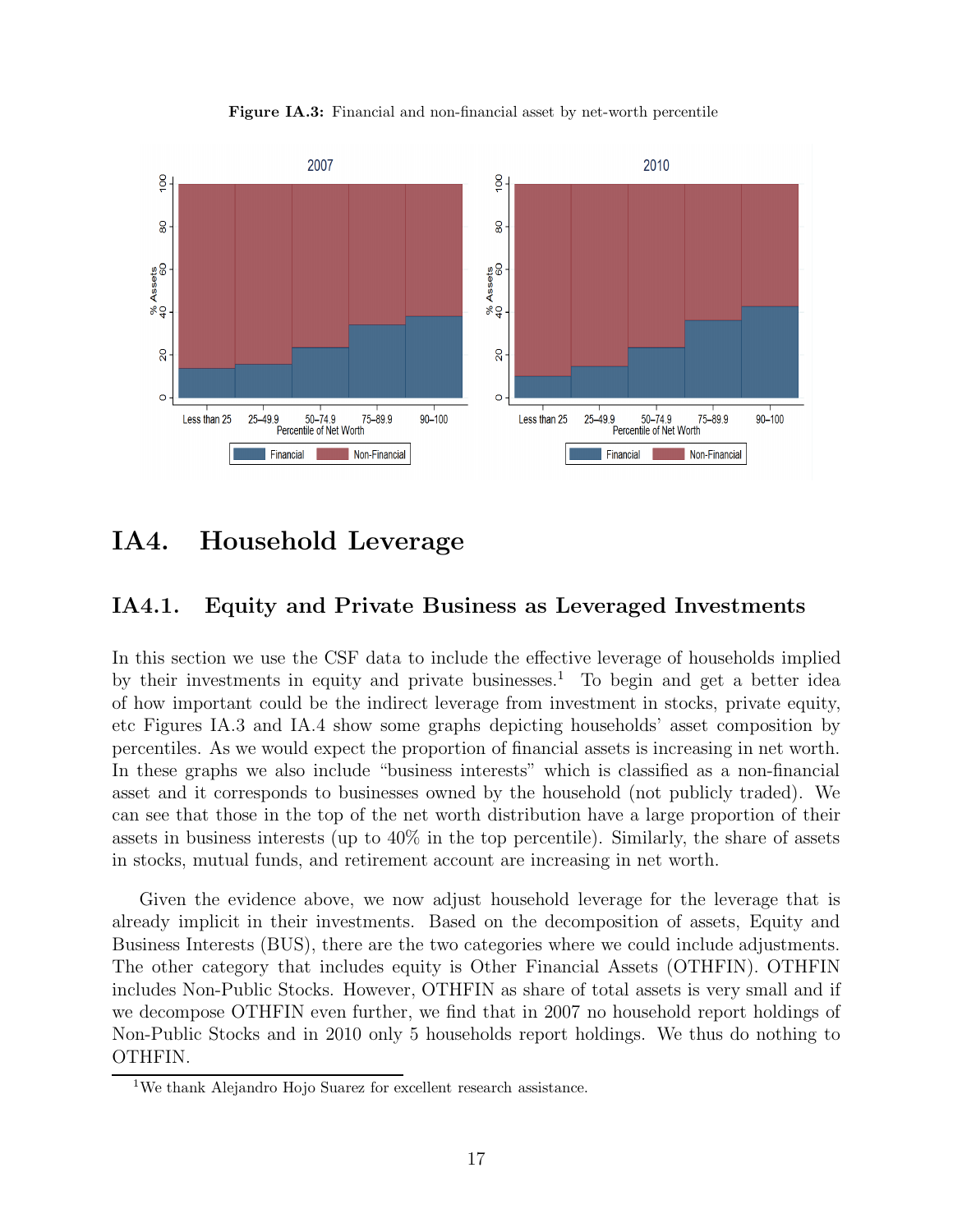



We make three adjustments to take into account implicit leverage. In general, to adjust debt and assets by indirect leverage we need to keep in mind that the following accounting equation must hold at all times:

$$
Net Worth = Assets - Debt
$$

We can decompose Assets as:

$$
Assets = Equity + BUS + Other Assets
$$

Now, Equity reported by households must be equal to shareholders equity from the firms' balance sheet

$$
Equity = \text{Firms}\,\,\text{Assets - Firm}\,\,\text{Debt}
$$

We consider two cases for the ratio  $\frac{\text{Firm}\ \text{Debt}}{\text{Firm}\ \text{Assets}}$ , namely, 20% and 30% (see Graham, Leary, and Roberts (2015), Table 1, Panel C and Figure 2, Panel A). For instance, if we consider a 20% Firm Debt/Firm Asset ratio, the calculations are as follows:

$$
Net Worth = \underbrace{\frac{1}{0.8} \text{Equity } + \text{BUS} + \text{OtherAssets}}_{\text{Adj1}.\text{Assets}} - \underbrace{\left(\text{Debt} + \frac{0.2}{0.8} \text{Equity}\right)}_{\text{Adj1}.\text{Debt}}
$$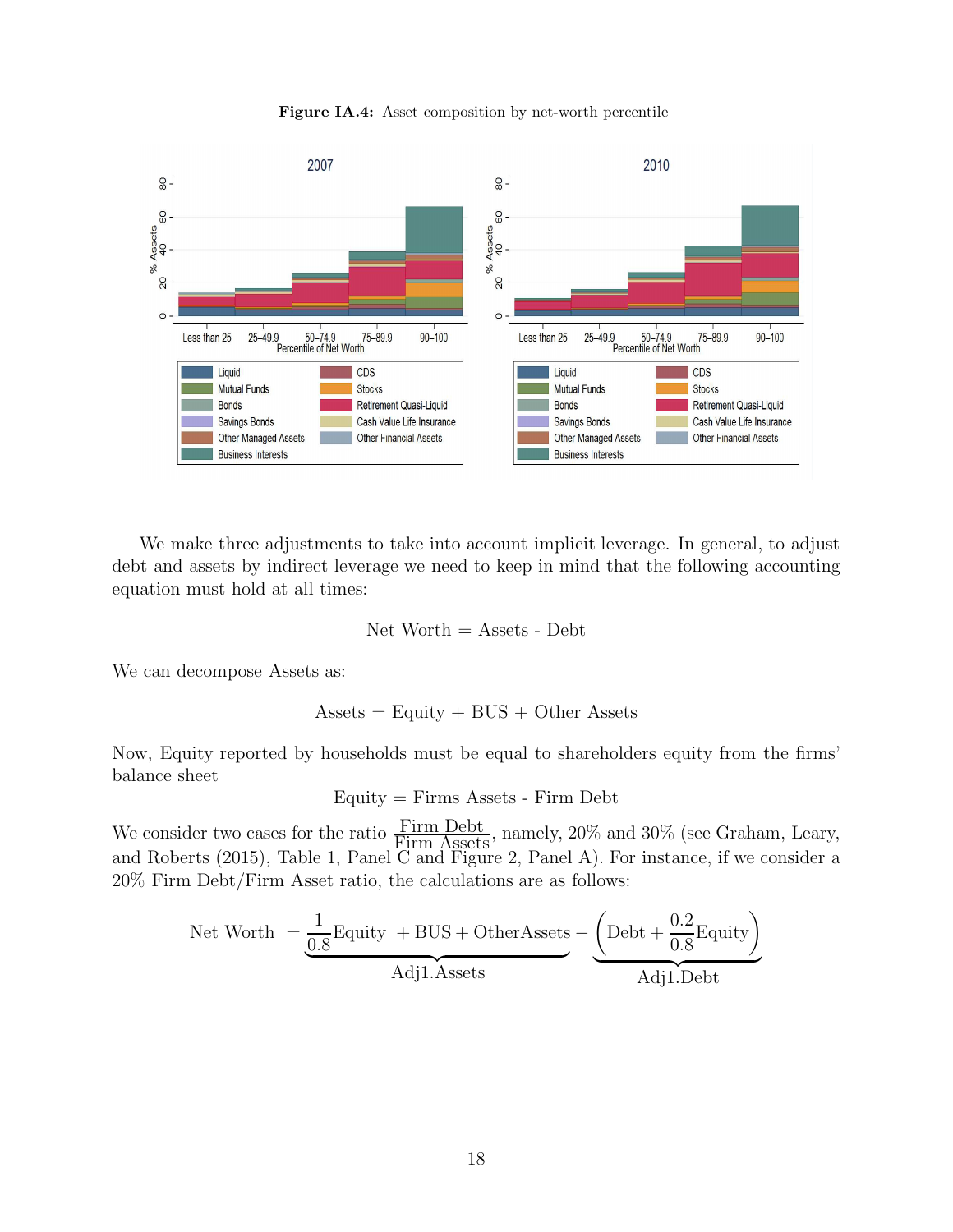#### IA4.1.1. First Adjustment

Assuming a 20% debt/asset ratio, the first adjustment is thus:

Adj1. Assets = Assets + 
$$
\frac{0.2}{0.8}
$$
 Equity  
Adj1.Debt = Debt +  $\frac{0.2}{0.8}$  Equity

Columns 4 and 5 of Table IA.2 shows the leverage ratio in 2007 and 2009, respectively, after the first adjustment. Panel A reports the case in which the implicit equity leverage is 20% while Panel B reports the case with implicit leverage at 30%. Compared to Columns 2 and 3 (no adjustments) in the respective panels, the implicit leverage of equity indeed increases the effective leverage of households in the top percentile of the net-worth distribution, but mildly. The decreasing pattern of leverage in net worth is unchanged.

#### IA4.1.2. Second Adjustment

The second adjustment is related to business interests. Business interests is constructed as net equity if businesses were sold today (NPrEq), plus loans from household to business (L), minus loans from business to household not previously reported (BLoan), plus value of personal assets used as collateral for business loans that were reported earlier (COL Rep).

$$
BUS = NPrEq + L - BLOan + COL\_\text{Rep}
$$

We can adjust BUS by adding back the loans from the business to the household not previously reported (BLoan) and add the value of personal assets used as collateral for business loans that were NOT reported earlier (COL NORep).

$$
Adj.BUS = BUS + B Loan + COL\_NORep
$$

Still assuming an implicit debt/asset  $= 20\%$  for illustration, the Net Worth is then:

$$
Net Worth = \underbrace{\frac{1}{0.8} \text{Equity} + \text{Adj.BUS} + \text{OtherAssets}}_{\text{Adj2}.\text{Assets}} - \underbrace{\left(\text{Debt} + \frac{0.2}{0.8} \text{Equity} + \text{BLoan} + \text{COL-NORep}\right)}_{\text{Adj2}.\text{Desets}}
$$

The second adjustment is

Adj2. Assets = Assets + 
$$
\frac{0.2}{0.8}
$$
 Equity + BLOan + COL-NORep  
Adj2.Debt = Debt +  $\frac{0.2}{0.8}$  Equity + BLOan + COL-NORep

Columns 6 and 7 of Table IA.2 shows the leverage ratio in 2007 and 2009, respectively, after the first and second adjustment. Again, Panel A reports the case in which the implicit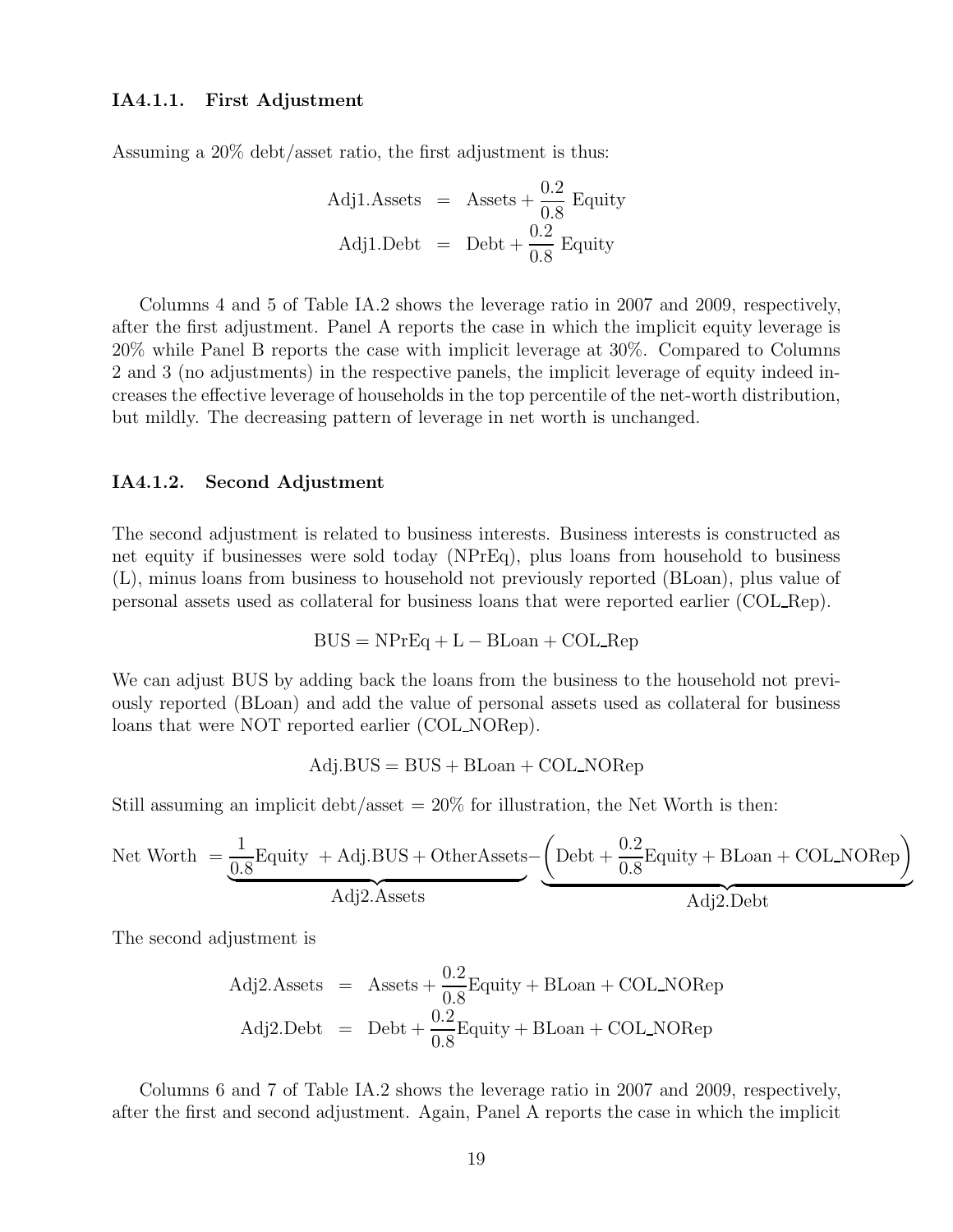Table IA.2: Household Leverage: Robustness. This table reports households leverage from SCF data with adjustments for the leverage implicit in the assets in their portfolios. We consider three adjustments. Adjustment 1 adjusts debt and assets for the leverage implicit in equity. Adjustment 2 adjusts debt and assets for the leverage implicit in equity and the collateralized debt in private businesses (PB). Adjustment <sup>3</sup> adjusts debt and assetsfor the leverage implicit in equity and in private businesses. The implicit leverage in equity is in the titles of the two panels.

|                                          |                |       |              |       |              |       | т анст и. 2070 ширнего псустаде ни первого |                         |                            |                         |
|------------------------------------------|----------------|-------|--------------|-------|--------------|-------|--------------------------------------------|-------------------------|----------------------------|-------------------------|
| Percentile                               | No Adjustments |       | Adjustment 1 |       | Adjustment 2 |       | Adjustment 3                               |                         | Adjustment 3               |                         |
| of Net Worth                             |                |       |              |       |              |       | $(30\%$ leverage in PB)                    |                         | $(60\%$ leverage in PB $)$ |                         |
| in $2009$                                | 2007           | 2009  | 2007         | 2009  | 2007         | 2009  | 2007                                       | 2009                    | 2007                       | 2009                    |
| Less 25                                  | 74.8           | 134.6 | 74.7         | 134.2 | 74.8         | 133.6 | 75.0                                       | 133.2                   | 73.7                       | 131.4                   |
| $25 - 49.9$                              | 50.6           | 65.2  | 50.0         | 64.5  | 50.5         | 64.6  | 51.5                                       | 64.7                    | 51.9                       | 62.9                    |
| 50-74.9                                  | 32.0           | 40.5  | 31.8         | 39.2  | 32.5         | 39.4  | 33.6                                       | 39.9                    | 34.3                       | 38.4                    |
| 75-89.9                                  | 20.7           | 24.4  | 21.1         | 23.2  | 24.3         | 23.5  | 25.7                                       | 24.8                    | 29.1                       | 27.3                    |
| 90-100                                   | 7.8            | 9.7   | 10.4         | 10.7  | 14.2         | 15.1  | 21.0                                       | 21.4                    | 35.6                       | 35.1                    |
|                                          |                |       |              |       |              |       |                                            |                         |                            |                         |
| Panel B. 30% Implicit Leverage in Equity |                |       |              |       |              |       |                                            |                         |                            |                         |
| Percentile                               | No Adjustments |       | Adjustment 1 |       | Adjustment 2 |       | Adjustment 3                               |                         | Adjustment 3               |                         |
| of Net Worth                             |                |       |              |       |              |       |                                            | $(30\%$ leverage in PB) |                            | $(60\%$ leverage in PB) |
| in 2009                                  | 2007           | 2009  | 2007         | 2009  | 2007         | 2009  | 2007                                       | 2009                    | 2007                       | 2009                    |
| Less 25                                  | 74.8           | 134.6 | 74.9         | 134.0 | 74.9         | 133.4 | 75.1                                       | 133.0                   | 73.9                       | 131.2                   |
| $25 - 49.9$                              | 50.6           | 65.2  | 50.5         | 64.9  | 51.0         | 65.0  | 52.0                                       | 65.1                    | 52.4                       | 63.3                    |
| 50-74.9                                  | 32.0           | 40.5  | 33.2         | 40.2  | 33.9         | 40.4  | 34.9                                       | 40.9                    | 35.6                       | 39.4                    |
| 75-89.9                                  | 20.7           | 24.4  | 23.5         | 25.1  | 26.5         | 25.4  | 27.8                                       | 26.6                    | 30.9                       | 28.9                    |

90-100 7.8 9.7 13.6 13.4 17.1 17.5 23.4 23.4 37.2 36.4

36.4

Panel A. 20% Implicit Leverage in Equity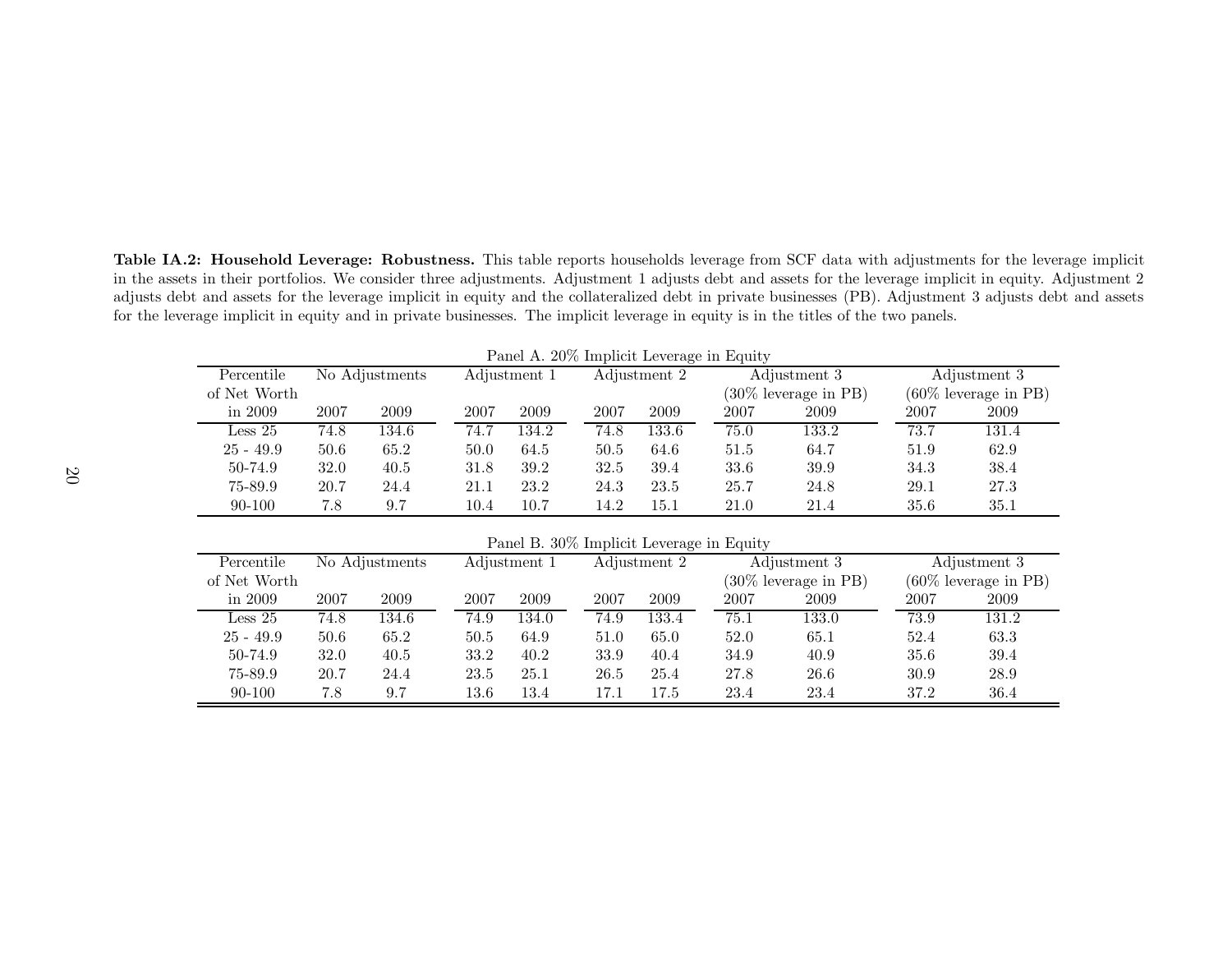equity leverage is 20% while Panel B reports the case with implicit leverage at 30%. Once again, compared to the previous cases in the respective panels, adding the business loans collateralized by personal assets increases the effective leverage of households in the top percentiles of the net-worth distributions, but again mildly. In particular, the decreasing pattern of leverage in net worth is unchanged.

#### IA4.1.3. Third adjustment

The second adjustment only considered the implicit leverage in private businessed that is backed with personal assets. We include this third adjustment to take into account that most of the leverage in private business is not necessarily backed with personal assets. In a similar spirit as the first adjustment, we assume a leverage ratio for private business of 30% and 60%. This latter number is mostly to show the impact of such high leverage on the calculations, but it is not representative of the average leverage of private businesses, which is around 20%-30% (see Table II, Cole (2013).) Still assuming a 20% implicit equity leverage and a 30% implicit leverage for private businesses, the adjustment is then

Adj3. Assets = max 
$$
\left\{ \text{Assets} + \frac{0.2}{0.8} \text{Equity} + \text{BLoan} + \frac{0.3}{0.7} \text{NPrEq}
$$
, Adj2. Assets  $\right\}$   
Adj3. Debt = max  $\left\{ \text{Debt} + \frac{0.2}{0.8} \text{Equity} + \text{BLoan} + \frac{0.3}{0.7} \text{NPrEq}$ , Adj2. Debt  $\right\}$ 

Columns 8 and 9 of Table IA.2 shows the leverage ratio in 2007 and 2009, respectively, after the three adjustments, with a 30% implicit leverage in private businesses. As before, Panel A reports the case in which the implicit equity leverage is 20% while Panel B reports the case with implicit equity leverage at 30%. Once again, compared to the previous cases in the respective panels, adding the implicit leverage of private businesses increases the effective leverage of households in the top percentiles of the net-worth distributions. Still, the decreasing pattern of leverage in net worth is unchanged. To obtain a mildly U-shaped pattern in households' leverage with respect to net-worth one has to push the implicit leverage of private business much higher. For instance, the last two columns shows the case with 60% implied private business leverage and indeed we now see that households in the top 10% of net-worth distribution have more leverage than those in the 75-90% group. However, 60% average leverage of private businesses is a very high number compared to available estimates (see Cole (2013, Table II)).

## IA4.2. Household Leverage during the Spanish Crisis

In this section we report some additional evidence on household leverage around crises by using survey data from Spain.<sup>2</sup> For several years now the Bank of Spain has undertaken an

<sup>&</sup>lt;sup>2</sup>We thank Olympia Bover of the Bank of Spain for pointing out this result to us and providing the data for Figure IA.5.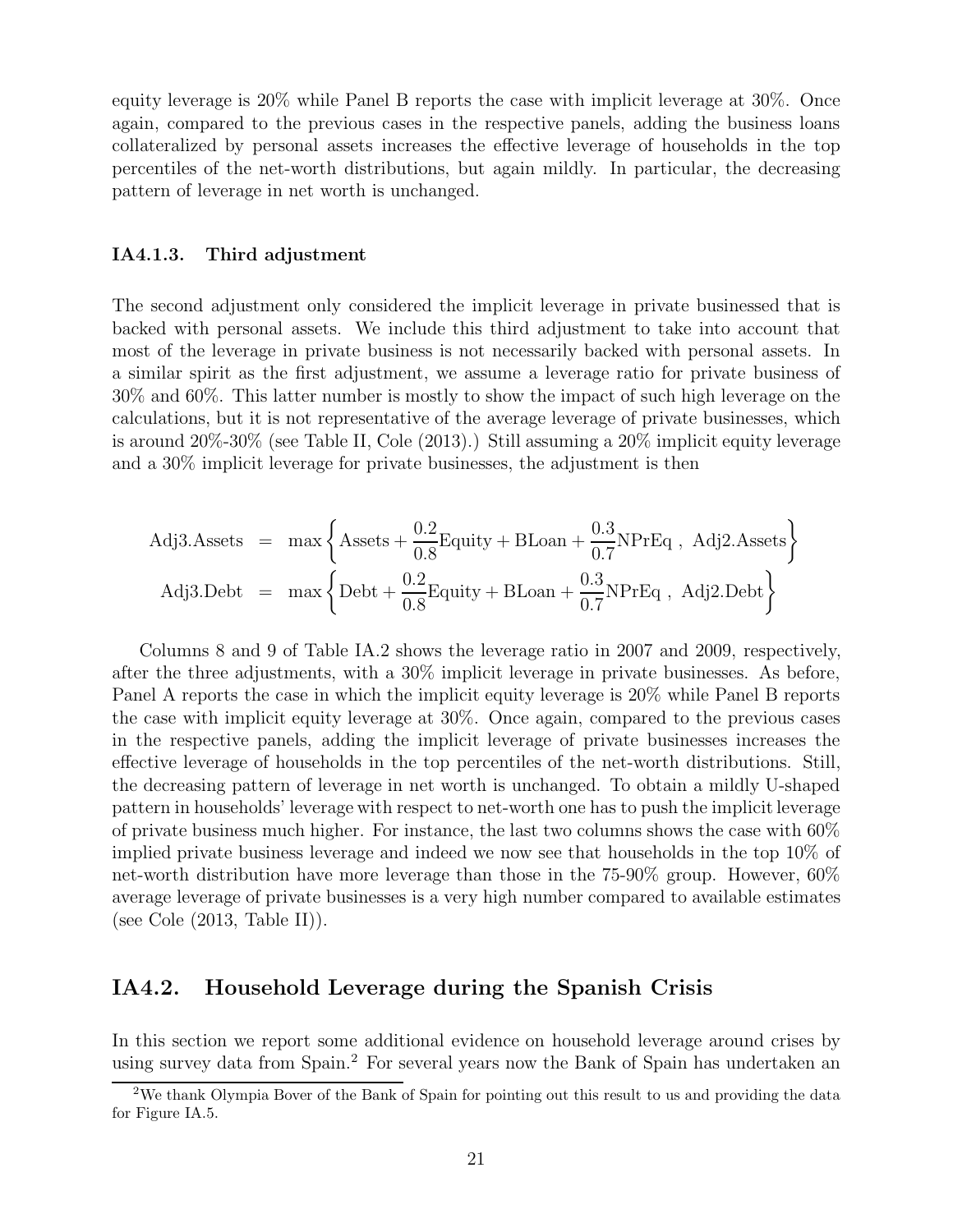official survey on Spanish households to gauge their financial position. The survey is known as the Encuesta Financiera de las Familias or EFF. This survey is similar to the Survey of Consumer Finances in U.S.<sup>3</sup> and it is designed to give as complete a view as possible of the financial position of Spanish households.<sup>4</sup> There are several waves available (2002, 2005, 2008, 2011, and 2014), which we can use to observe the financial position of Spanish households during the years in which the Spanish economy grew at a robust pace and the crisis years that start in 2008. A subtle issue concerns the moment the households are observed; the "wave year" stradles, typically, the previous year, when part of the fieldwork was conducted, and the year of the wave itself, when the fieldwork was completed. For instance for the 2008 survey the fieldwork lasted for eight months, between November 2008 and July 2009 and half of the surveys had already been conducted by March 2009 (see Bover, 2011). Instead in the case of the 2014 survey the fieldwork took place between September 2014 and March 2015 (see Bank of Spain, 2017).

With all these caveats in mind, Figure IA.5 shows the pattern of leverage once households are sorted in net-worth decile. The figure shows a pattern that is remarkably similar to the one predicted by the calibrated model and the one found in U.S. data (see Figure 7 in the main text).<sup>5</sup> First, households with lower net worth are the most leveraged and leverage declines monotonically with net worth. Richer agents lever less. Second, Spanish households levered in good times, between 2005 and 2008, when the Spanish economy is booming (the peak of the economic cycle in Spain is 2006-2007 and the economy started slowing down in 2008, though still posted a positive growth rate for the year).

The Spanish crisis of 2012 and 2013 was deep and resulted in a severe drop in housing prices. Households though were not able to delever fast enough, either through debt repayment and default. The level of household debt peaked in the last quarter of 2008 and has been declining ever since.<sup>6</sup> Figure IA.5 shows that even in the presence of debt repayment (or personal default, which is much more onerous in Spain than in the US) households have not decreased their leverage. The reason of course, is the precipitous drop of housing prices. As a result even though debt repayment continues leverage has not dropped amongst a large swath of Spanish households.

<sup>&</sup>lt;sup>3</sup>In fact the questionnaire and fieldwork were contracted to NORC at the University of Chicago to benefit from the experience that NORC has acquired over the years when conducting the Survey of Consumer Finances in the US since 1993 on behalf of the Federal Reserve.

<sup>&</sup>lt;sup>4</sup>A description in english of the methodology and data of the survey can be found in the Economic Bulletin of the Bank of Spain for January of 2005. See also Bover (2004). In addition, the characteristics of the survey led the European system of central banks to adopt it an extend it to the EU countries in the Household Finance and Consumption Surveys, allowing for comparisons of the Spanish surveys with European ones as well.

<sup>&</sup>lt;sup>5</sup>The second and third waves of the EFF have a full panel component; after that, and in order to main the representativeness of the sample, a refreshment sample was included. The plot shown thus differs slightly from the one reported with US data in that they are not exactly the same households across each of the years.

<sup>6</sup>Typically household debt for Spain is reported by reading loans extended by banks to consumers (mostly mortgages). that number peaked in the last quarter of 2008 at about EUR 800bn and it stands now at about EUR 650bn.